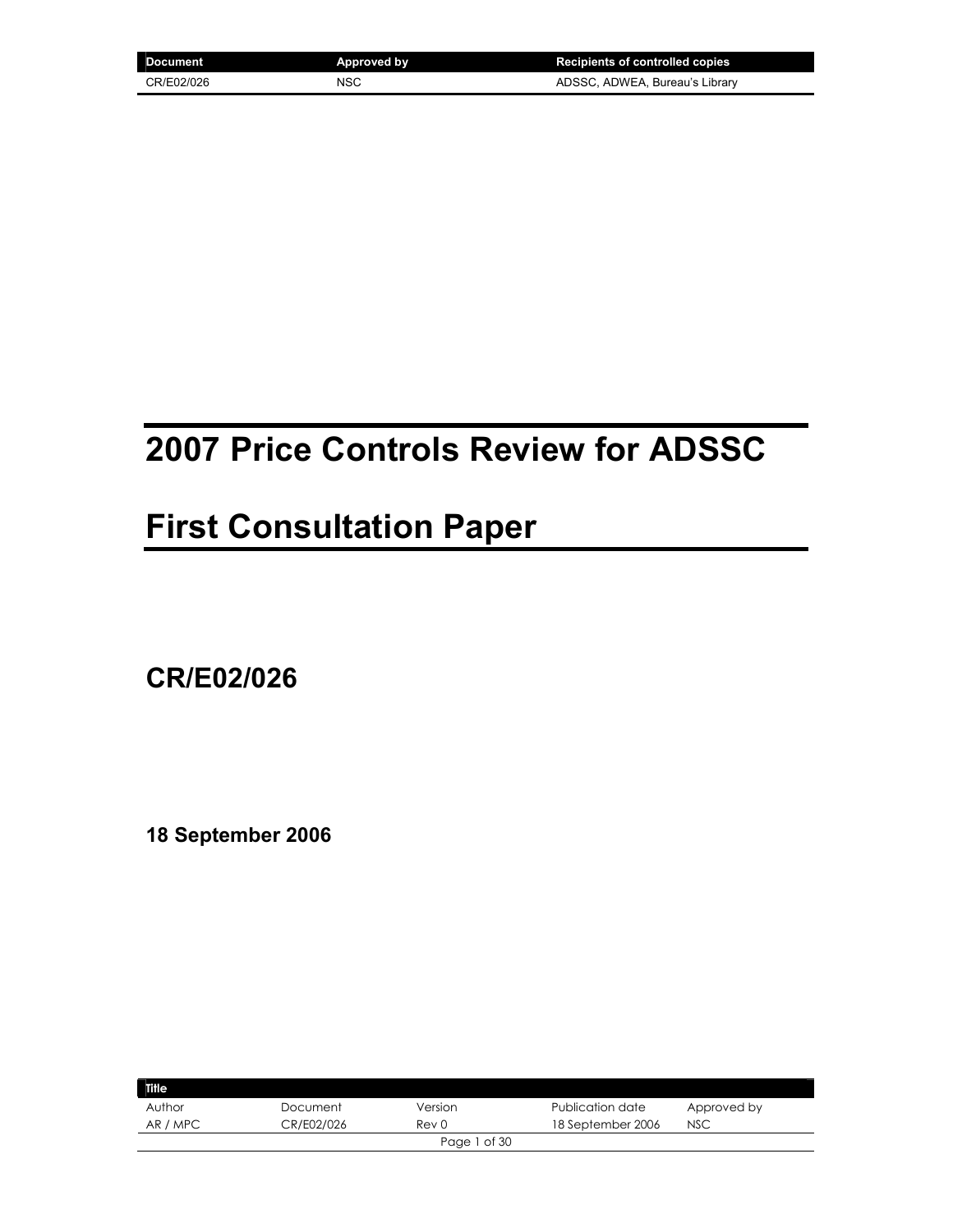# **Contents**

| 1. |  |
|----|--|
|    |  |
|    |  |
|    |  |
|    |  |
|    |  |
| 2. |  |
|    |  |
|    |  |
|    |  |
|    |  |
| 3. |  |
|    |  |
|    |  |
|    |  |
|    |  |
|    |  |
|    |  |
| 4. |  |
|    |  |
|    |  |
|    |  |
|    |  |
|    |  |
|    |  |
|    |  |
| 5. |  |

| <b>Title</b> |            |                  |                   |             |
|--------------|------------|------------------|-------------------|-------------|
| Author       | Document   | Version          | Publication date  | Approved by |
| AR / MPC     | CR/E02/026 | Rev <sub>0</sub> | 18 September 2006 | <b>NSC</b>  |
|              |            | Page 2 of 30     |                   |             |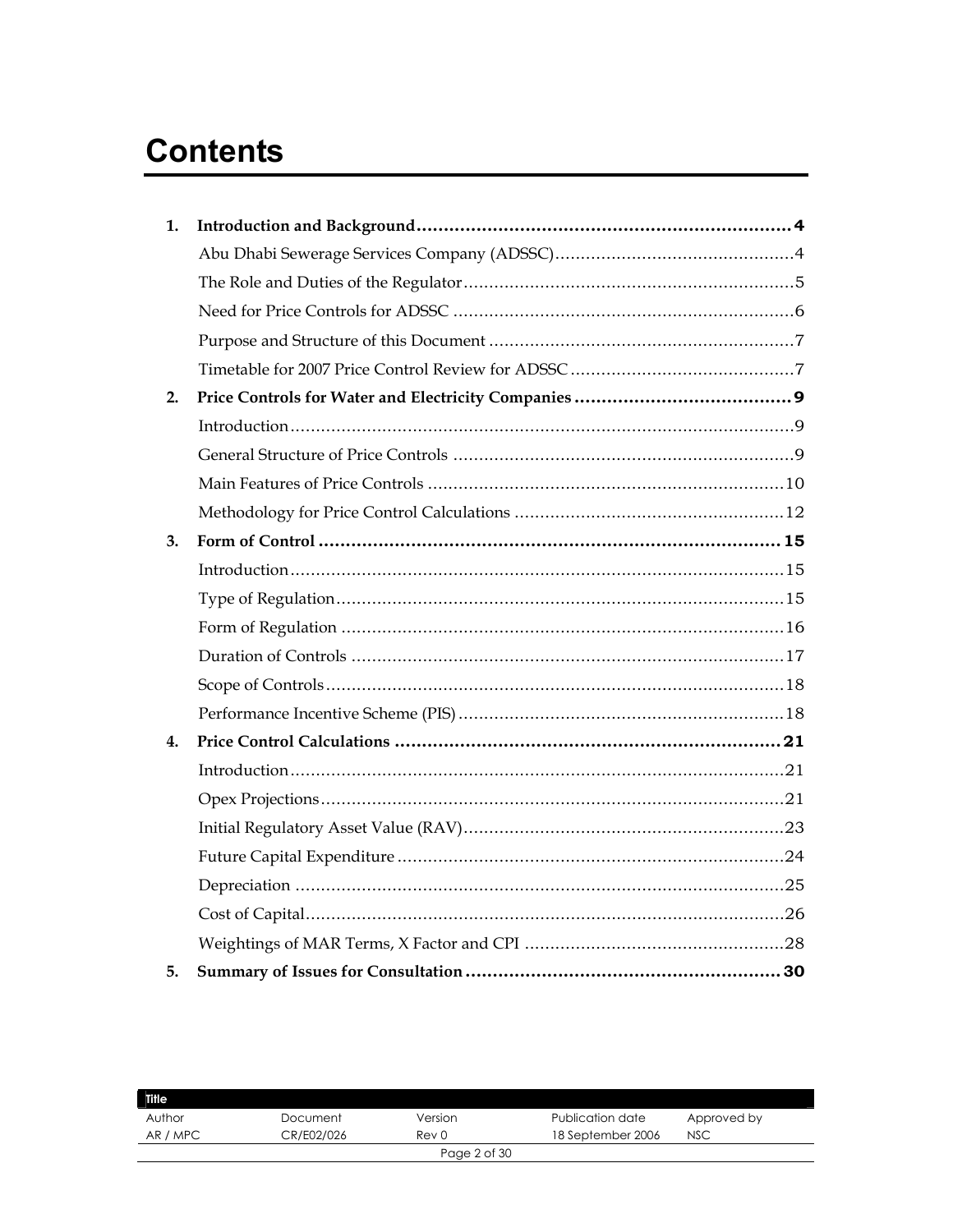# *Foreword*

- 1. Abu Dhabi Sewerage Services Company (ADSSC) has been established under Law No. 17 of 2005 to provide sewerage services within the Emirate of Abu Dhabi. The Law gives the Bureau the responsibility to regulate ADSSC, and the Bureau has recently issued a licence to ADSSC.
- 2. This document marks the commencement of a consultation process to formulate a framework for the economic regulation of ADSSC and to set the first price controls for ADSSC.
- 3. This first consultation document sets out the issues which need to be considered in setting the first price controls for ADSSC and on which the views of respondents are sought.
- 4. Written responses to the issues raised in this paper should be sent by 15 November 2006 to:

Mark Clifton Director of Economic Regulation Regulation and Supervision Bureau P.O. Box 32800 Abu Dhabi Fax: 642-4217 Email: mpclifton@rsb.gov.ae

5. The Bureau proposes to make responses to the consultation exercise publicly available.

# **NICK CARTER DIRECTOR GENERAL REGULATION AND SUPERVISION BUREAU**

| <b>Title</b> |            |              |                   |             |  |
|--------------|------------|--------------|-------------------|-------------|--|
| Author       | Document   | Version      | Publication date  | Approved by |  |
| AR / MPC     | CR/E02/026 | Rev 0        | 18 September 2006 | <b>NSC</b>  |  |
|              |            | Page 3 of 30 |                   |             |  |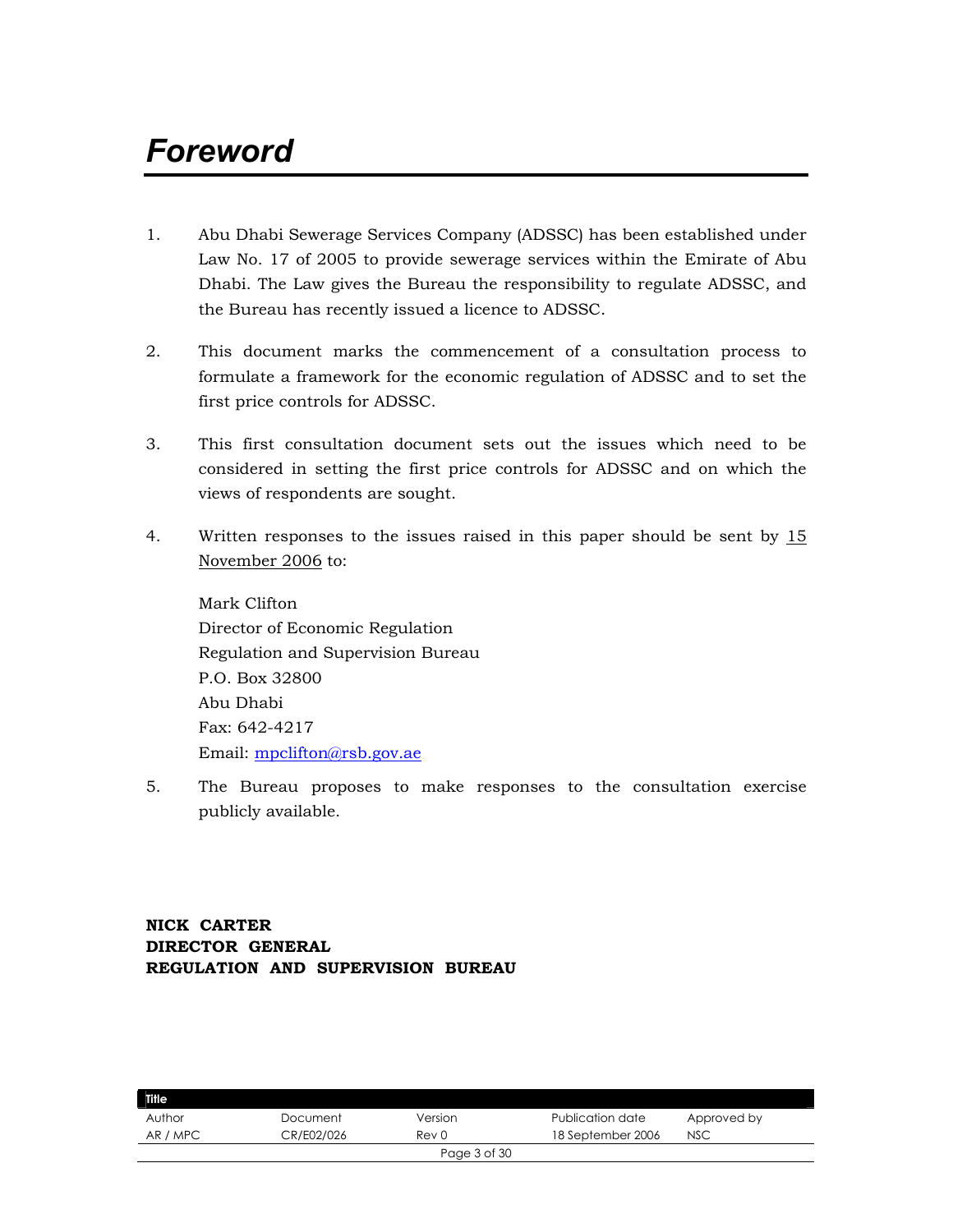### **ABU DHABI SEWERAGE SERVICES COMPANY (ADSSC)**

- 1.1 **Establishment:** Effective 21 June 2005, ADSSC has been established by the Abu Dhabi Law No.17 of 2005 as a public joint stock company to provide sewerage services in the Emirate of Abu Dhabi. The company has taken over ownership, management and operations of the sewerage system from the Abu Dhabi and Al Ain Municipalities. The Abu Dhabi Water and Electricity Authority (ADWEA) presently wholly owns ADSSC and is responsible for the development of the Emirate's policies concerning the sewerage sector and its privatisation.
- 1.2 **Regulation:** Law No.17 of 2005 requires ADSSC to have a licence from the Bureau to undertake its activities. This law also allows the company, after the Bureau's approval, to charge for providing sewerage services and connection to its sewerage system, and to sell treated wastewater effluent to the Department of Municipalities and Agriculture. ADSSC is also subject to the provisions of Law No.2 of 1998 concerning the regulation of the water and electricity sector in the Emirate of Abu Dhabi to the extent those provisions are not contradictory to Law No.17 of 2005.
- 1.3 **Licensing:** In accordance with the above requirements, the Bureau has issued a licence to ADSCC effective from 21 June 2005. Consistent with licences for other companies in the Abu Dhabi water and electricity sector, ADSSC's licence contains a number of conditions such as those relating to customer charges, to the provision of information to the Bureau, to the preparation of financial accounts, to the planning and security of the sewerage system, to health and safety, and to environmental protection.
- 1.4 **Separate Businesses:** For various purposes, including for the purpose of accounting, ADSSC's licence defines three separate businesses for ADSSC:
	- (a) **Sewerage Business:** This refers to the planning, development, construction, maintenance and operation of the sewerage system (consisting of sewerage pipes, pumping stations, tankers and other plant and equipment) used for transportation of wastewater from premises or customers to the wastewater treatment system.

| Title    |            |              |                   |             |  |
|----------|------------|--------------|-------------------|-------------|--|
| Author   | Document   | Version      | Publication date  | Approved by |  |
| AR / MPC | CR/E02/026 | Rev 0        | 18 September 2006 | <b>NSC</b>  |  |
|          |            | Page 4 of 30 |                   |             |  |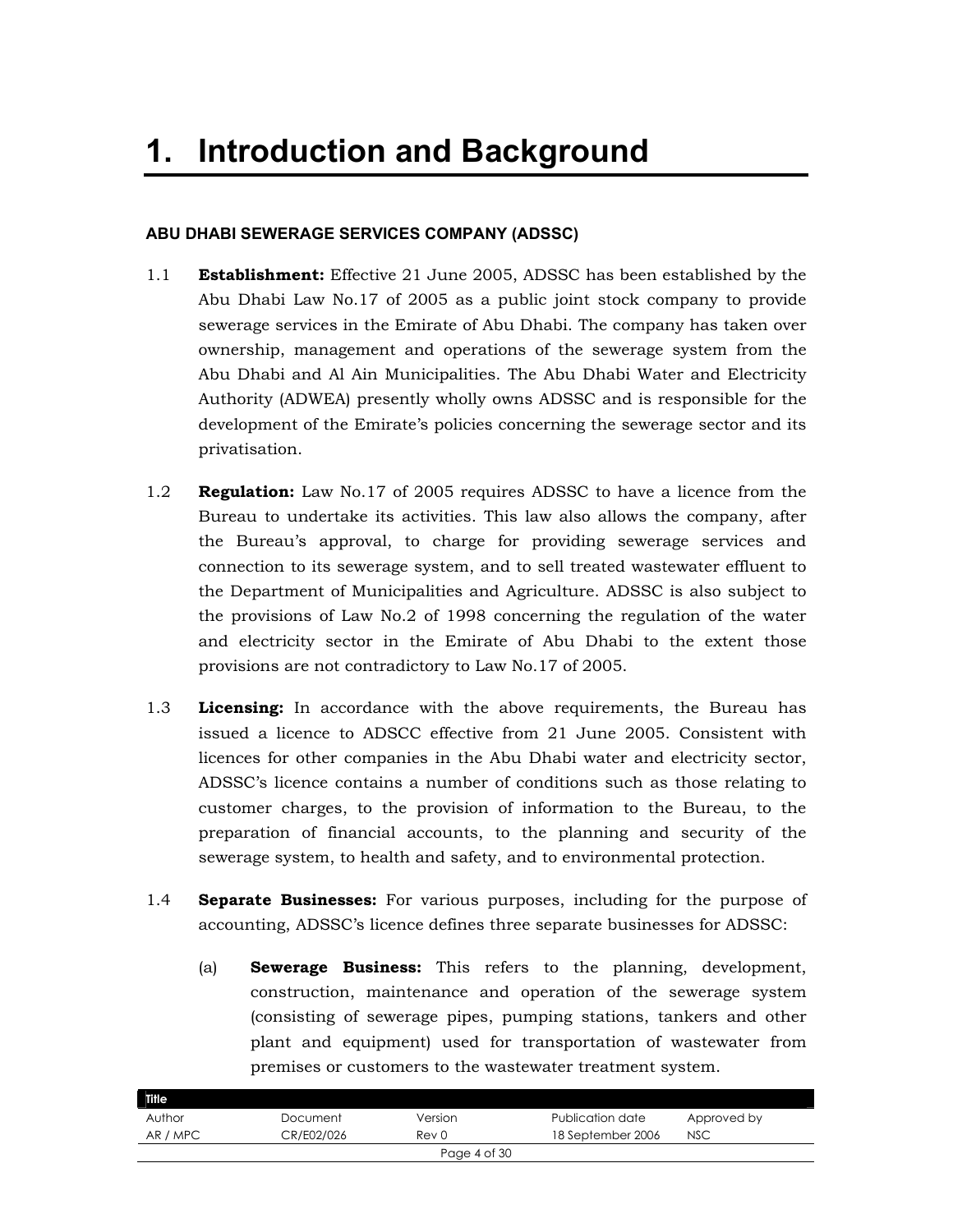- (b) **Wastewater Treatment Business:** This involves reception of wastewater (sometimes referred to as 'sewage') from the sewerage system, its treatment, and the delivery of resulting products and byproducts to the disposal system.
- (c) **Disposal Business:** This involves activities relating to the safe and sustainable disposal, recycling or sale of the various by-products from the wastewater treatment system (such as treated effluent and biosolids).
- 1.5 **Sewerage System:** Based on the information made available to the Bureau, ADSSC's assets are presently understood to comprise a sewer network of approximately 7,500 km, two major treatment plants (Mafraq and Al Ain), twenty-two remote treatment plants, and more than 300 wastewater pumping stations. The company has over 300,000 connections, including several thousand "trade" (i.e. industrial) customers. The effluents are required to be treated to an acceptable standard and made available to municipalities and others for irrigation of public areas and mainland plantations. Treated biosolids are composted before bagging and then recycled as fertiliser. There are plans for the privatisation of Mafraq and Al Ain wastewater treatment plants in the near future. Both plants require significant expansion.

# **THE ROLE AND DUTIES OF THE REGULATOR**

- 1.6 **Independent Regulation:** Law No. 2 of 1998 established the Bureau as the independent regulatory body for the water and electricity sector in the Emirate of Abu Dhabi and defines its duties, functions and powers. Law No. 17 of 2005 extends these powers to include the sewerage services sector. Any entity wishing to undertake any of the defined "regulated activities" in the Emirate requires authorization from the Bureau in the form of a licence (or a licence exemption). It is through the licence conditions (or conditions to an exemption) that the Bureau is able to influence the conduct of sector companies.
- 1.7 **Primary Duty:** The "primary duty" of the Bureau (Article 53 of Law No.2 of 1998) is "to ensure, so far as it is practicable for it to do so, the continued availability of potable water for human consumption and electricity for use in hospitals and centres for the disabled, aged and sick". As noted in paragraph 1.2 above, while Law No.2 of 1998 came into effect before it was

| Title    |            |              |                   |             |  |
|----------|------------|--------------|-------------------|-------------|--|
| Author   | Document   | Version      | Publication date  | Approved by |  |
| AR / MPC | CR/E02/026 | Rev 0        | 18 September 2006 | <b>NSC</b>  |  |
|          |            | Page 5 of 30 |                   |             |  |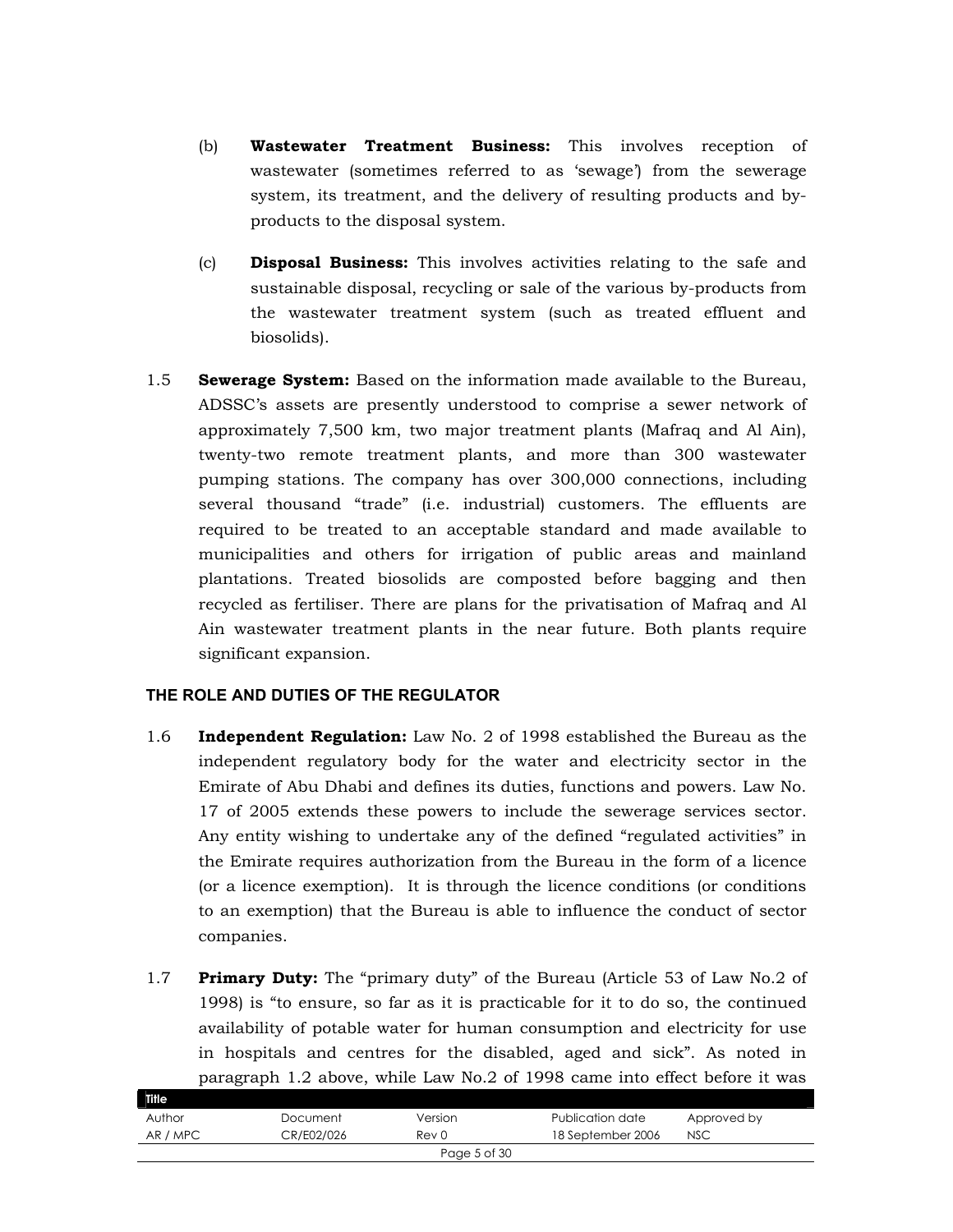envisaged that the Bureau would be granted responsibility for regulating sewerage services, Law No.17 of 2005 may be interpreted as implying a corresponding primary duty in respect of essential provision of sewerage services.

- 1.8 **General Duties:** The Bureau also has a number of "general duties" (Article 54 of Law No.2 of 1998), the most relevant of which in relation to the price control review is to "protect the interest of consumers ………as to the terms and conditions and price of supply (whether consumers are domestic, commercial or industrial)".
- 1.9 **General Functions:** The Bureau also has a number of "general functions" (Article 55 of Law No.2 of 1998), including "the regulation of prices charged to consumers ………and the methods by which they are charged."
- 1.10 **Obligations and Considerations:** In carrying out its functions under the Law, the Bureau is under an obligation (Article 96 of Law No.2 of 1998) to act consistently, to minimise the regulatory burden on licensees, to take account of the financial position of licensees, and to give reasons for its decisions. Accountability is further reinforced by the fact that the Bureau's decisions can be challenged by licensees and ultimately made the subject of arbitration.

#### **NEED FOR PRICE CONTROLS FOR ADSSC**

- 1.11 Like network companies in the water and electricity sector, ADSSC is a monopoly being the only provider of sewerage services in the Emirate. It is therefore necessary to put in place a mechanism to protect the interests of the consumers of sewerage services both with regards to charges and to the quality of the service. The purpose of the price control is to cap the charges and provide incentives to improve service quality.
- 1.12 The costs of sewerage services are presently subsidised by the government. The price control, by capping ADSSC's revenue from any source, can therefore provide a mechanism to ensure the subsidy requirement of ADSSC reflects only reasonably efficient costs.
- 1.13 As discussed in Section 3 below, the Bureau's current thinking is to establish a price control for ADSSC which places a cap on the total revenue that ADSSC can recover from its customers and/or the government subsidy.

| <b>Title</b> |            |              |                   |             |
|--------------|------------|--------------|-------------------|-------------|
| Author       | Document   | Version      | Publication date  | Approved by |
| AR / MPC     | CR/E02/026 | Rev 0        | 18 September 2006 | <b>NSC</b>  |
|              |            | Page 6 of 30 |                   |             |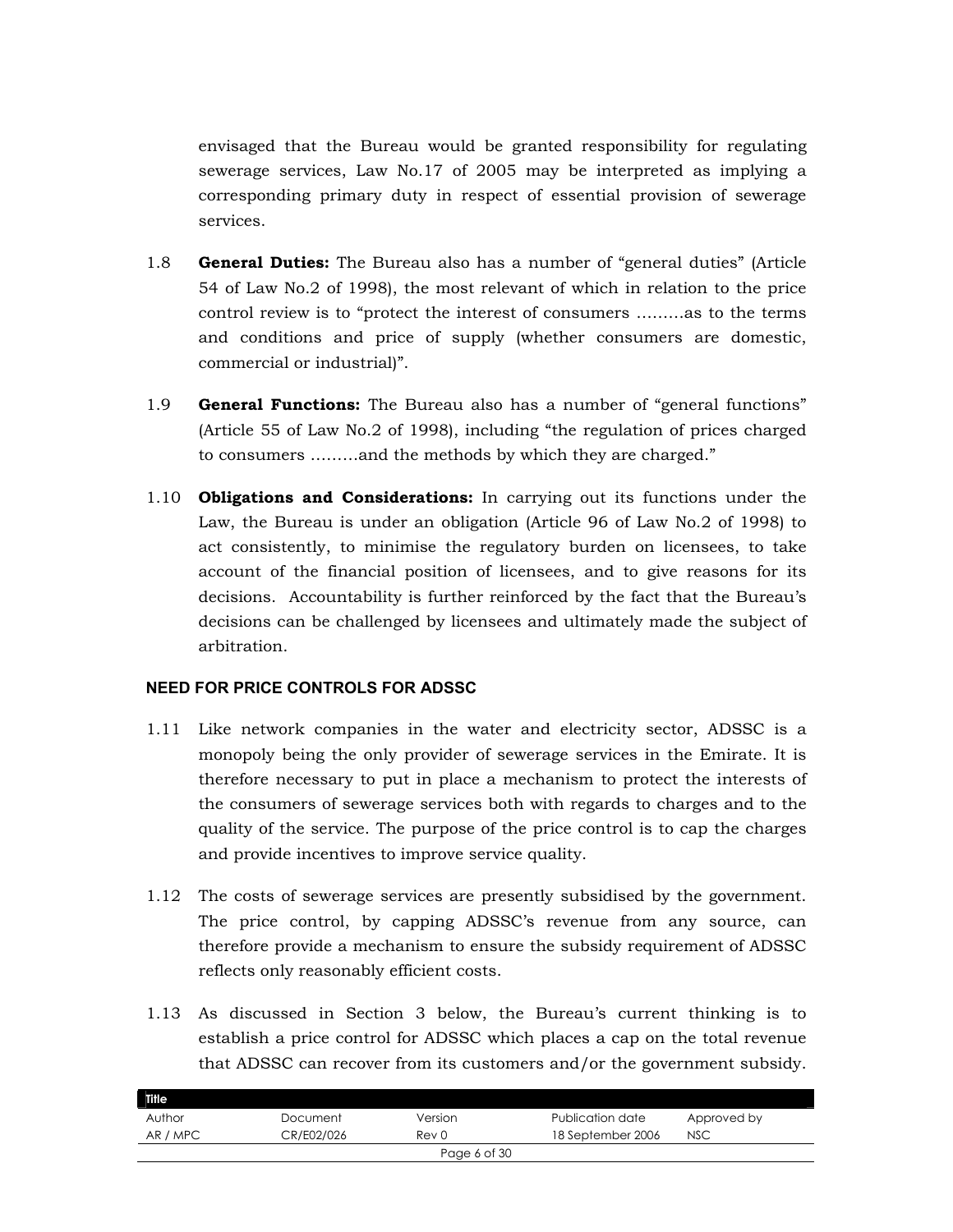This would be consistent with the present form of price controls for network companies in the water and electricity sector.

# **PURPOSE AND STRUCTURE OF THIS DOCUMENT**

- 1.14 The purpose of this document is to commence a consultation process with ADSSC and other stakeholders in the sewerage services sector to establish the first price controls for ADSSC.
- 1.15 The remainder of this document is structured as follows:
	- **Section 2** describes the price controls currently in place for the monopoly companies operating in the Abu Dhabi water and electricity sector.
	- **Section 3** discusses the possible structure, scope and duration of the first price controls for ADSSC.
	- **Section 4** discusses the main inputs to the price control calculations for ADSSC.
	- **Section 5** summarises the issues raised in this document for consultation.

# **TIMETABLE FOR 2007 PRICE CONTROL REVIEW FOR ADSSC**

- 1.16 To assist in setting the first price controls for ADSSC, the Bureau intends to publish a number of consultation papers, to seek information submissions from ADSSC and to hold meetings with the concerned parties, as shown in the proposed timetable in **Table 1.1**.
- 1.17 The Bureau's information requests will seek from ADSSC past data and future forecasts for the following key inputs to the price control calculations:
	- operating expenditures (opex);
	- capital expenditures (capex);
	- potential revenue drivers such as customer numbers and outputs of the system; and
	- measures of size and performance of the system components.

| Title    |            |                  |                   |             |
|----------|------------|------------------|-------------------|-------------|
| Author   | Document   | Version          | Publication date  | Approved by |
| AR / MPC | CR/E02/026 | Rev <sub>0</sub> | 18 September 2006 | <b>NSC</b>  |
|          |            | Page 7 of 30     |                   |             |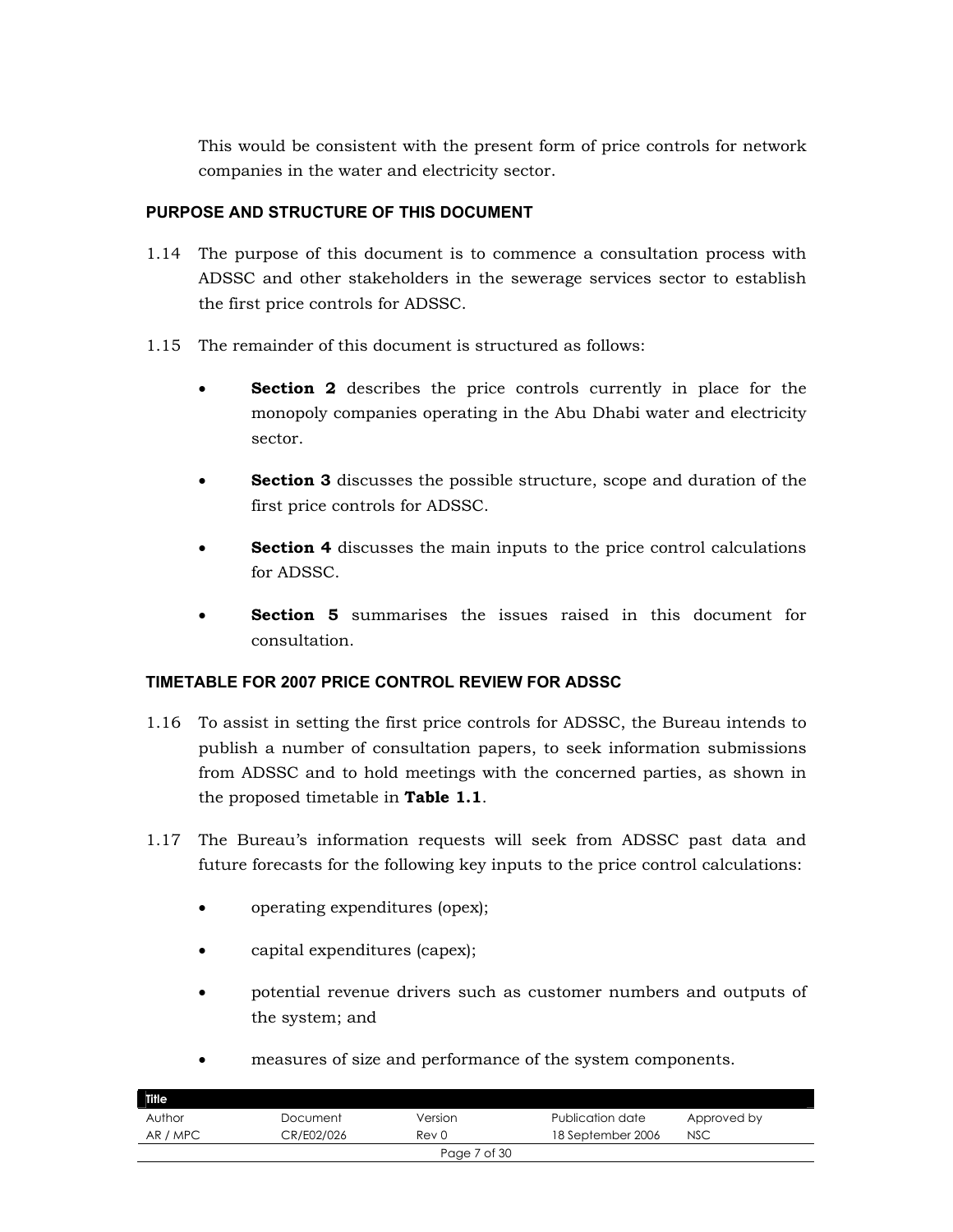|  |  |  | Table 1.1: 2007 Price Controls Review Timetable (Approximate Dates) |  |
|--|--|--|---------------------------------------------------------------------|--|
|  |  |  |                                                                     |  |

| 15 September 2006 | Bureau publishes this <b>First Consultation Paper</b> |
|-------------------|-------------------------------------------------------|
| 1 November 2006   | Bureau to issue First Information Request             |
| 15 November 2006  | ADSSC to respond to First Consultation Paper          |
| 31 December 2006  | ADSSC to respond to First Information Request         |
| 1 February 2007   | Bureau to publish <b>Second Consultation Paper</b>    |
| 15 March 2007     | ADSSC to respond to Second Consultation Paper         |
| 1 April 2007      | Bureau to issue Second Information Request            |
| 15 May 2007       | ADSSC to respond to Second Information Request        |
| 15 June 2007      | Bureau to publish <b>Draft Proposals</b>              |
| 30 June 2007      | ADSSC to submit Audited Separate Business Accounts    |
| 31 July 2007      | ADSSC to respond to Draft Proposals                   |
| 15 September 2007 | Bureau to publish Final Proposals                     |

| <b>Title</b> |            |              |                   |             |
|--------------|------------|--------------|-------------------|-------------|
| Author       | Document   | Version      | Publication date  | Approved by |
| AR / MPC     | CR/E02/026 | Rev 0        | 18 September 2006 | <b>NSC</b>  |
|              |            | Page 8 of 30 |                   |             |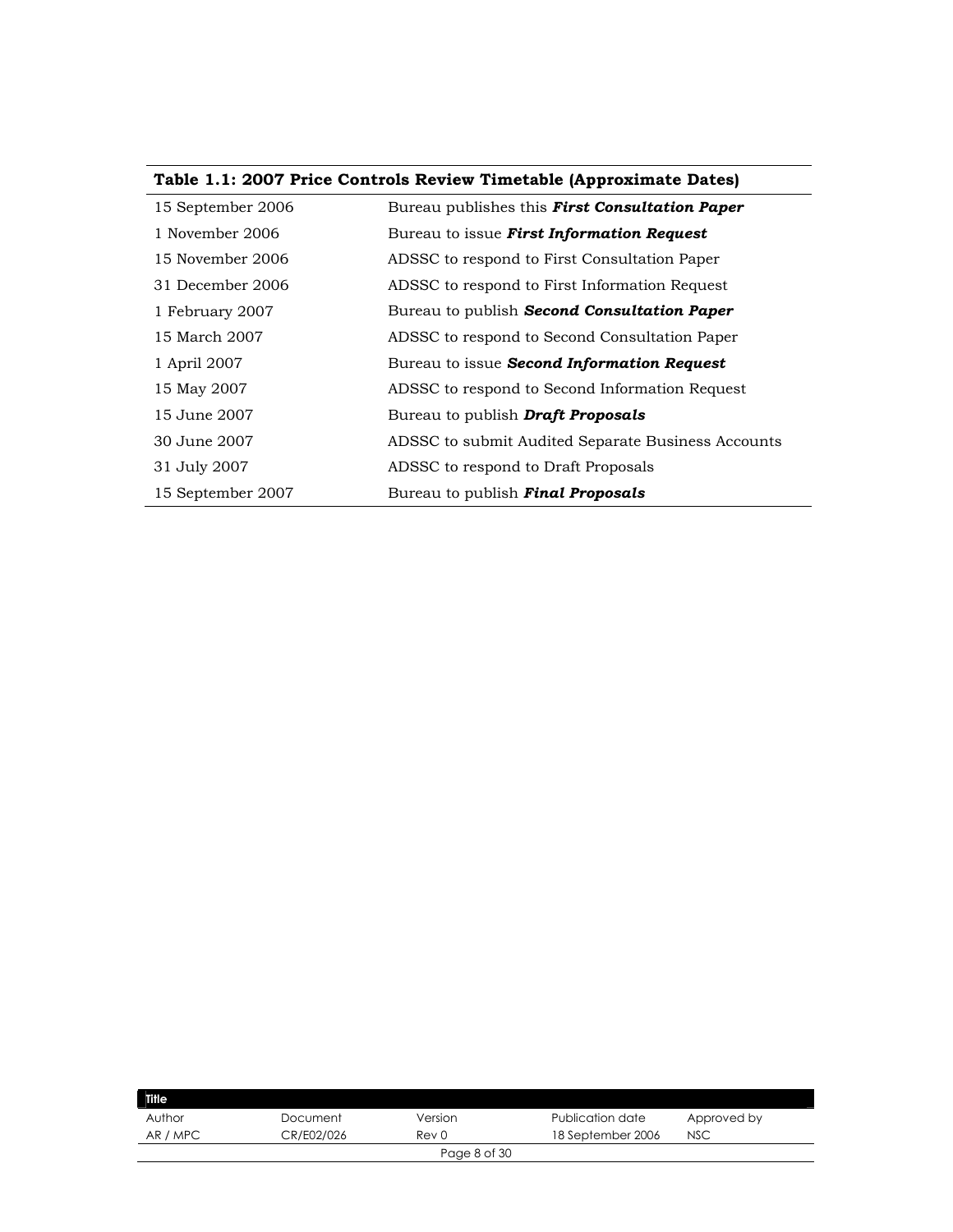# **2. Price Controls for Water and Electricity Companies**

### **INTRODUCTION**

- 2.1 This section explains the price controls which presently apply in the water and electricity sector in the Emirate of Abu Dhabi. The Bureau intends to adopt similar principles for price controls for ADSSC, subject to any sewerage-specific considerations (discussed in later chapters).
- 2.2 The price controls are important because they determine the cap on the annual revenue of each company. For the distribution companies, the difference between the revenue cap and the revenue from customers determines the subsidy required from the government.
- 2.3 The price controls for the water and electricity companies are described in detail in the Bureau's consultation papers published at the time of the 1999, 2002 and 2005 price control reviews and are available on the Bureau's website (www.rsb.gov.ae).

#### **GENERAL STRUCTURE OF PRICE CONTROLS**

2.4 The price controls that apply to existing monopoly network companies are in the form of revenue caps, defining Maximum Allowed Revenue (MAR) for each company for each of year of the price control duration. The general structure of these price controls can be summarised as follows:

#### **MAR = Pass Through Costs + a + (b x Revenue Driver 1) + (c x Revenue Driver 2) + Q – K**

where:

- **Pass-through costs** are the costs which are subject to competition or regulation elsewhere in the sector (such as, for AADC and ADDC, power or water purchase costs, and transmission charges) and are allowed on an actual basis.
- **'a'** is a fixed component (Dirham amount).

| <b>Title</b> |            |              |                   |             |
|--------------|------------|--------------|-------------------|-------------|
| Author       | Document   | Version      | Publication date  | Approved by |
| AR / MPC     | CR/E02/026 | Rev 0        | 18 September 2006 | <b>NSC</b>  |
|              |            | Page 9 of 30 |                   |             |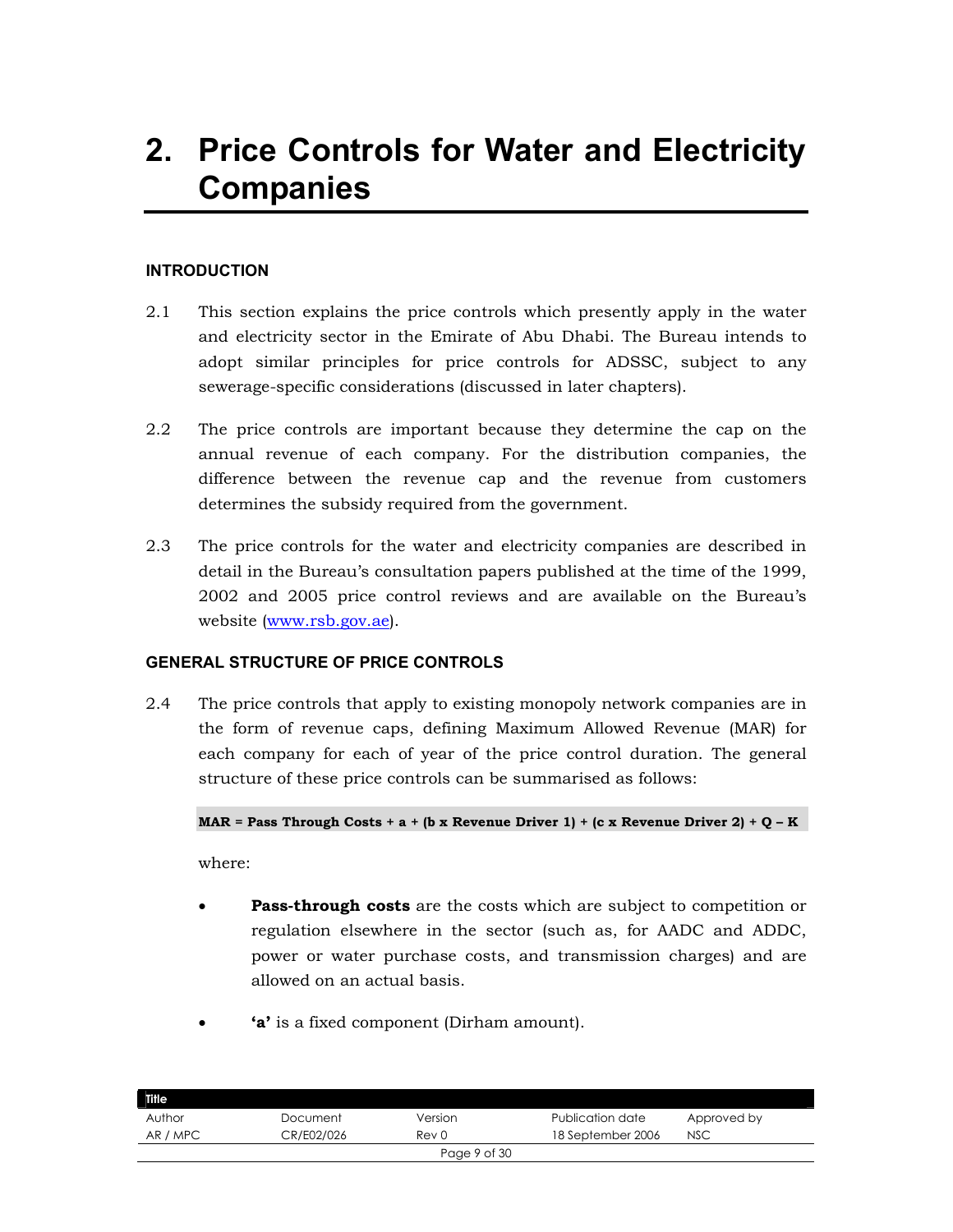- **'b' and 'c'** are the coefficients of two revenue drivers, expressed in Dirham per unit of the respective revenue driver.
- **'a', 'b', and 'c'** are set by the Bureau for the first year of the control period and are then automatically adjusted each year according to the following formula for (i) the UAE Consumer Price Index (CPI) inflation for the previous year and (ii) an 'X' factor set by the Bureau:

 $a_t = a_{t-1} \times (1 + (CPI_t - X) / 100)$ (same formula for 'b' and 'c')

- **Revenue drivers** are the measures of companies' outputs or demands they meet in a year.
- **'Q'** is the revenue adjustment for performance during a year under a Performance Incentive Scheme (PIS).
- **'K'** is the correction factor adjusting any over- or under-recovery of revenue in the preceding year.

# **MAIN FEATURES OF PRICE CONTROLS**

- 2.5 **CPI-X Regulation:** Price controls are of a "CPI-X" type which constrains changes in the companies' overall revenue to a measure of price inflation (CPI) less an amount "X" set to take into account factors such as expected efficiency improvements, demand growth and revenue profiling over the control period.
- 2.6 **Revenue Caps:** The CPI-X price control for each company or business acts as an annual revenue cap which defines the "Maximum Allowed Revenue" (MAR) that it recovers from its customers (or from government subsidy, in the case of distribution companies) in any year of the control period.
- 2.7 **Duration of Controls:** The control period has varied from one control to another. The third price controls (PC3) have recently been set to apply for four years (2006-2009).
- 2.8 **Structure of Controls:** The MARs include a fixed term but are also partly determined by "revenue drivers" (such as peak demands, metered units transmitted or distributed, number of customers, etc.) set to reflect the cost structure of the companies and to provide desirable incentives such as

| Title    |            |               |                   |             |  |
|----------|------------|---------------|-------------------|-------------|--|
| Author   | Document   | Version       | Publication date  | Approved by |  |
| AR / MPC | CR/E02/026 | Rev 0         | 18 September 2006 | <b>NSC</b>  |  |
|          |            | Page 10 of 30 |                   |             |  |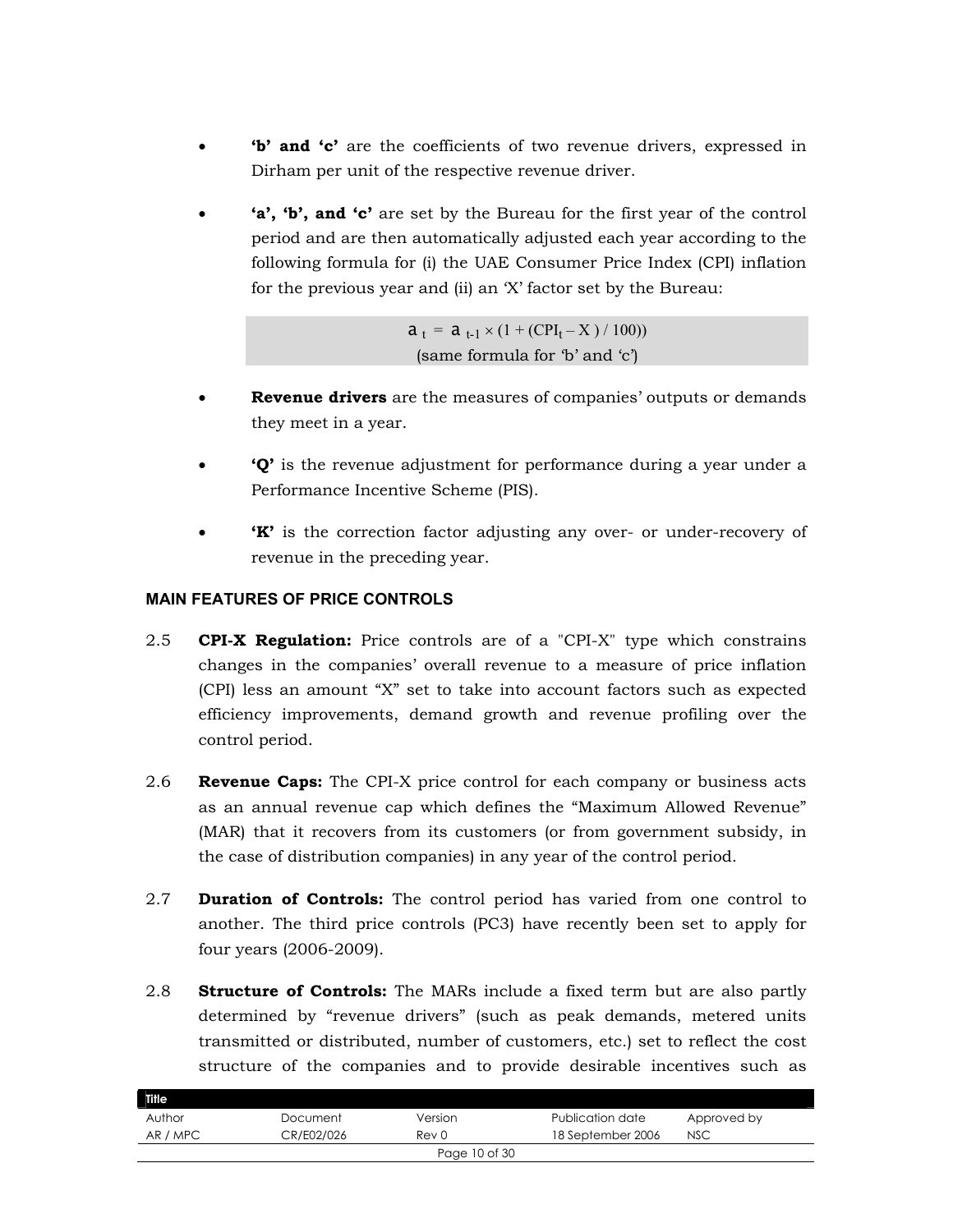meeting customer demands, reducing system losses and improving system metering.

- 2.9 **Separation of Controls:** Presently, there are separate price controls for the water and electricity businesses of the companies. For the distribution companies, the price controls (separate for water and electricity) presently cover both distribution and supply businesses.
- 2.10 **Pass-Through Costs:** Price controls apply directly to companies' "own costs", which are considered to be within their control. Costs which are subject to competition, or to regulation elsewhere in the supply chain, are treated on a pass-through basis.
- 2.11 **Efficient Levels of Costs:** The price controls have been set to allow the companies to recover an efficient level of costs, comprising allowances for operating expenditure, depreciation and a return on capital. The Bureau has generally assumed that licensees can improve their operating efficiency by 5% a year, all else being equal.
- 2.12 **Incentives for Cost Efficiency:** By virtue of their medium-term revenue cap nature, the price controls provide strong incentives for companies to reduce costs since they are allowed to retain the benefit of any unforeseen efficiency gains (in the form of extra profits) at least until the next price control review.
- 2.13 **Treatment of Capex:** Calculation of depreciation and of the return on capital requires the determination of efficient capital expenditure (capex) allowances. The treatment of capex varied slightly between price controls, but was essentially based on an approach of 'ex-post' assessment – i.e., allowed capital expenditure is determined after the event (based on efficiency criteria established by the Bureau).
- 2.14 **Initial Regulatory Asset Values:** In order to ensure that companies' allowed revenues reflect economic costs, the Bureau undertook a review of reported accounting asset values while setting the first controls for the water and electricity companies in 1999. The opening regulatory asset value of TRANSCO at 1 January 1999 was reduced by 15%, following analysis by the Bureau which suggested that the accounting valuation of TRANSCO was over-stated.

| <b>Title</b>  |            |         |                   |             |  |
|---------------|------------|---------|-------------------|-------------|--|
| Author        | Document   | Version | Publication date  | Approved by |  |
| AR / MPC      | CR/E02/026 | Rev 0   | 18 September 2006 | <b>NSC</b>  |  |
| Page 11 of 30 |            |         |                   |             |  |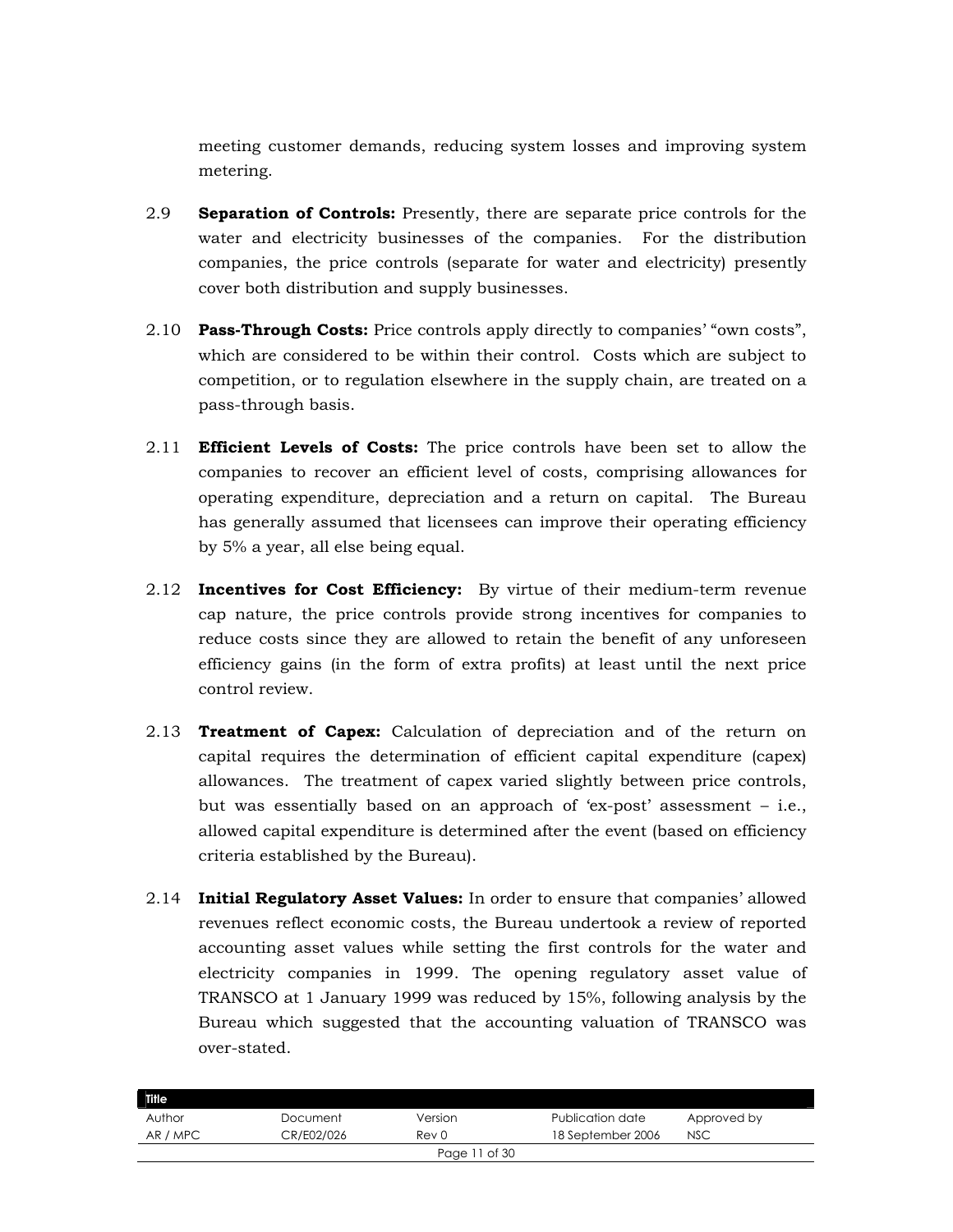- 2.15 **Allowed Rate of Return:** A real, post-tax cost of capital of 5% has been used for PC3 controls (with adjustments for some companies). This cost of capital was estimated based on a review of capital market information in Abu Dhabi and overseas.
- 2.16 **Performance Incentive Scheme:** A Performance Incentive Scheme (PIS) has been developed to incentivise the companies to meet a range of key performance indicators:
	- There are a number of **"Category A"** performance indicators for each company related to the timeliness of submission of audited regulatory statements and to various measures of network performance. Good or poor performance on these indicators leads to an automatic upward or downward adjustment to MAR via the term "Q". The adjustment to MAR via the Q term in any year has been capped at 4% of MAR in respect of each company's "own costs" (i.e. excluding pass-through costs) in that year.
	- A number of **"Category B"** indicators have also been introduced which are monitored over the control period, with a possible financial adjustment made in respect of particularly good or poor performance at the next price control review, subject to an overall cap on such adjustments.

# **METHODOLOGY FOR PRICE CONTROL CALCULATIONS**

- 2.17 Setting the price controls means determining the values of the fixed term 'a', of the coefficients of revenue drivers 'b' and 'c' in the MAR formula, and of the X factor. The Bureau has established the following framework for the price control calculations:
	- (a) The revenue requirement for each year of the control period (sufficient to finance a reasonably efficient business) is calculated using the "building block approach" as follows:

**Required Revenue = Operating Expenditure + RAV Depreciation + Return on RAV** 

where:

| Title    |            |               |                   |             |  |
|----------|------------|---------------|-------------------|-------------|--|
| Author   | Document   | Version       | Publication date  | Approved by |  |
| AR / MPC | CR/E02/026 | Rev 0         | 18 September 2006 | <b>NSC</b>  |  |
|          |            | Page 12 of 30 |                   |             |  |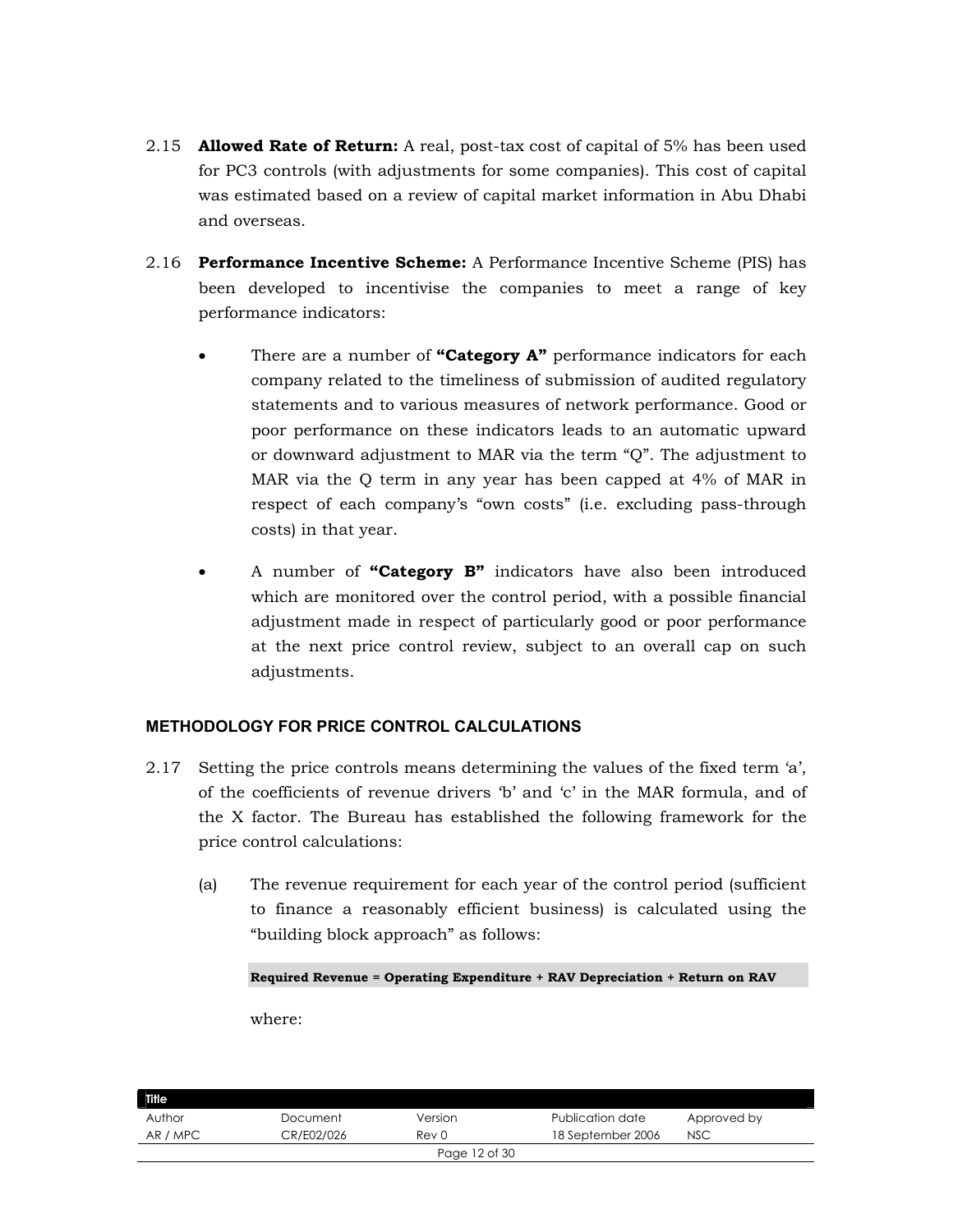- Operating expenditure (opex) refers to operating costs excluding depreciation; and
- RAV is the mid-year average of opening and closing Regulatory Asset Values (RAVs). For each year, the closing RAV is determined by adding the capital expenditure (capex) incurred in that year to, and subtracting the depreciation from, the opening RAV.
- (b) The forecast or projected MAR for each year of the control period is calculated using the proposed structure of the MAR formula, the revenue driver projections, appropriate weightings for the fixed and variable terms, and an appropriate 'X' factor.
- (c) The values of 'a', 'b' and 'c' are then calculated by setting the net present value (NPV) of the projected MARs equal to the NPV of required revenues over the control period using the estimated cost of capital as the discount rate:

#### **NPV of projected annual MARs = NPV of Required Revenues**

- (d) All calculations are carried out in real terms (i.e. excluding the effect of inflation). For the purpose of these calculations, pass-through costs and K and Q terms are excluded.
- 2.18 For a full description of the above, please refer to pages 91-94 of the Bureau's publication "Draft Proposals for PC3" (July 2005) for the water and electricity companies.
- 2.19 Therefore, price control calculations require the following inputs:
	- (a) Opex projections;
	- (b) Initial Regulatory Asset Value (RAV);
	- (c) Capex projections (to determine RAVs for each year);
	- (d) Assumptions for depreciation (e.g. profile and average asset life);
	- (e) Revenue driver projections;

#### (f) Appropriate X factor;

| Title    |            |               |                   |             |  |
|----------|------------|---------------|-------------------|-------------|--|
| Author   | Document   | Version       | Publication date  | Approved by |  |
| AR / MPC | CR/E02/026 | Rev 0         | 18 September 2006 | <b>NSC</b>  |  |
|          |            | Page 13 of 30 |                   |             |  |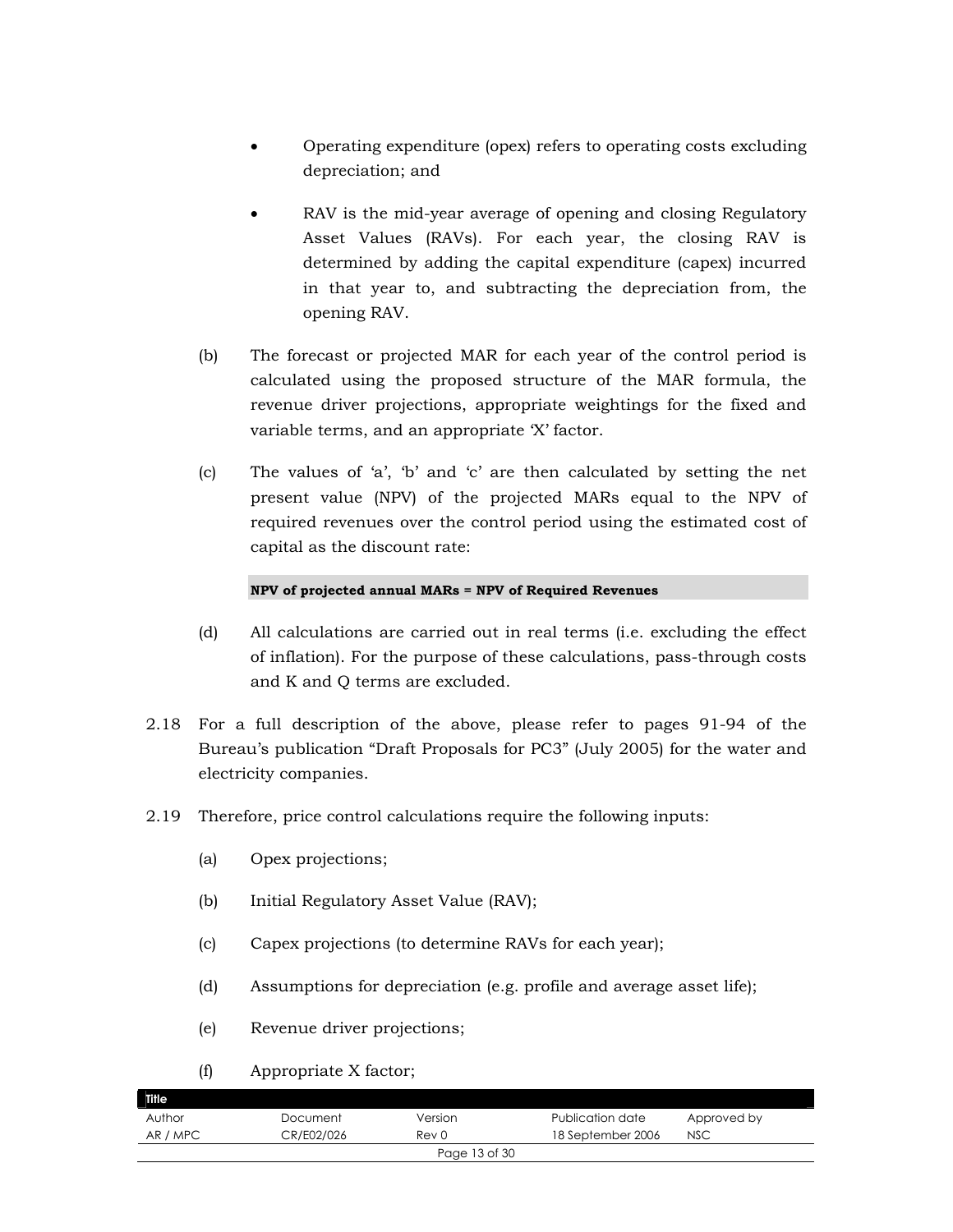- (g) Appropriate weightings for fixed and variable terms in MAR formula; and
- (h) Appropriate cost of capital (to be used as the allowed rate of return on RAV and as the discount rate to calculate NPVs).
- 2.20 The Bureau has used the above framework for its price control calculations for water and electricity companies to date and intends to use it for ADSSC.

| <b>Title</b> |            |               |                   |             |
|--------------|------------|---------------|-------------------|-------------|
| Author       | Document   | Version       | Publication date  | Approved by |
| AR / MPC     | CR/E02/026 | Rev 0         | 18 September 2006 | <b>NSC</b>  |
|              |            | Page 14 of 30 |                   |             |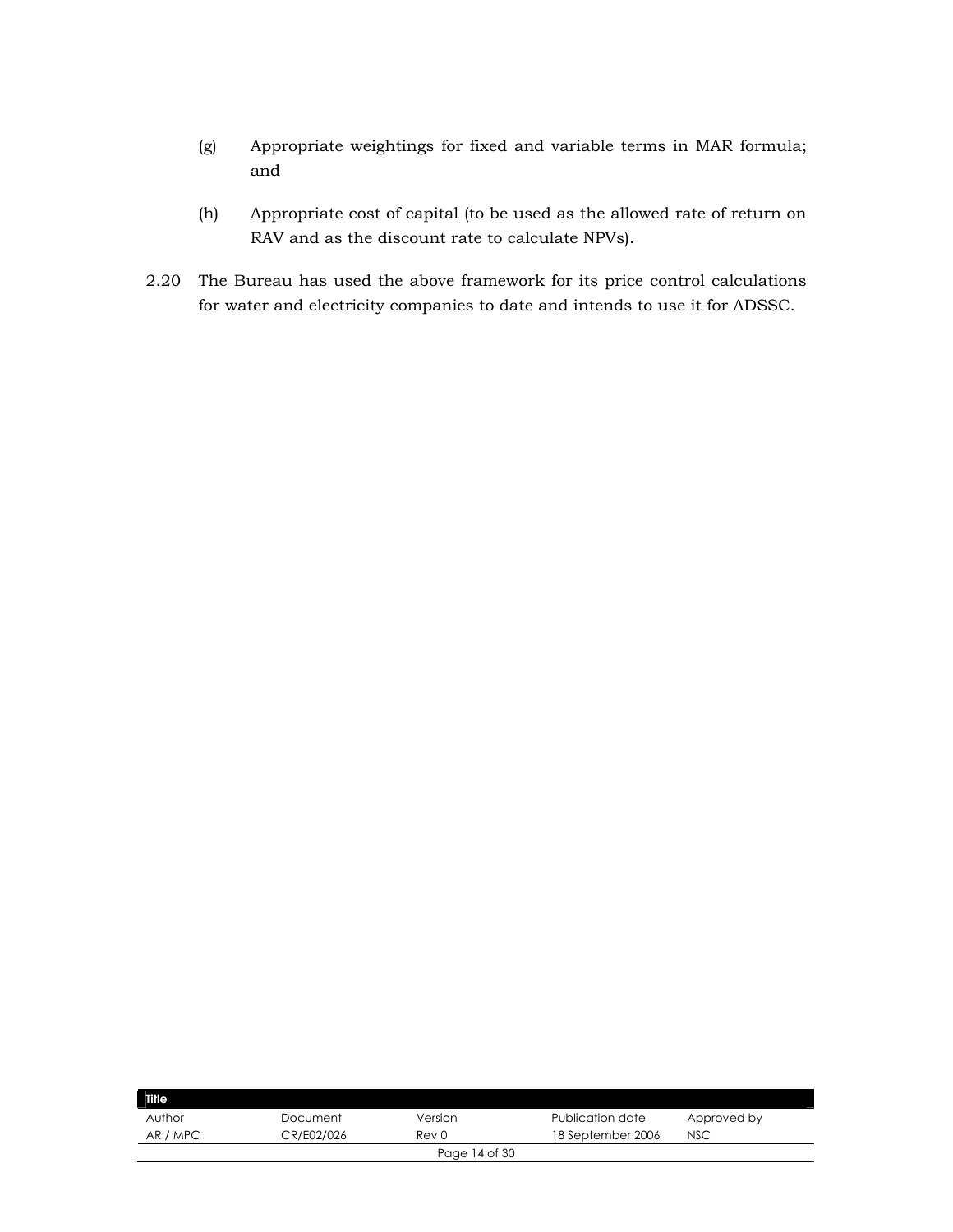### **INTRODUCTION**

3.1 The previous sections have identified the type of issues that will need to be addressed in setting the price controls for ADSSC. This section discusses issues in relation to the structure, scope and duration of price controls in more detail.

#### **TYPE OF REGULATION**

- 3.2 There are two main types of regulation of monopoly companies:
	- (a) **Rate of Return (ROR) Regulation:** Under this regulatory regime, prices are adjusted frequently, often on an annual basis, to ensure that a target rate of return is earned. This reduces perceived risk, resulting in a lower cost of capital. However, this regime lacks adequate incentives for companies to reduce costs and can provide an incentive for a firm to over-invest in capital assets.
	- (b) **Price Cap or CPI-X Regulation:** This regime sets prices or revenues over a medium term period (3 to 5 years), such that a well-run company can expect to earn a fair rate of return, with the opportunity to earn and retain higher profits (at least up to the next price review) if the company reduces costs. This gives the company a greater incentive for efficiency. However, by not guaranteeing a certain rate of return, this regime is perceived to be riskier than ROR regulation, resulting in a higher cost of capital.
- 3.3 In practice, price cap and ROR regulation are quite similar. In both the regimes, the regulator has to assess the efficient level of costs and the rate of return that a company should earn. Further, both models require the regulator to review the price controls from time to time. The main difference between the two approaches relates to the length of the "regulatory lag" – the period between the resetting of price controls.
- 3.4 **Bureau's Current Thinking:** For consistency with the regulatory framework for the Abu Dhabi water and electricity companies, the Bureau believes that CPI-X regulation should be applied to ADSSC. The Bureau considers that

| <b>Title</b> |            |               |                   |             |
|--------------|------------|---------------|-------------------|-------------|
| Author       | Document   | Version       | Publication date  | Approved by |
| AR / MPC     | CR/E02/026 | Rev 0         | 18 September 2006 | <b>NSC</b>  |
|              |            | Page 15 of 30 |                   |             |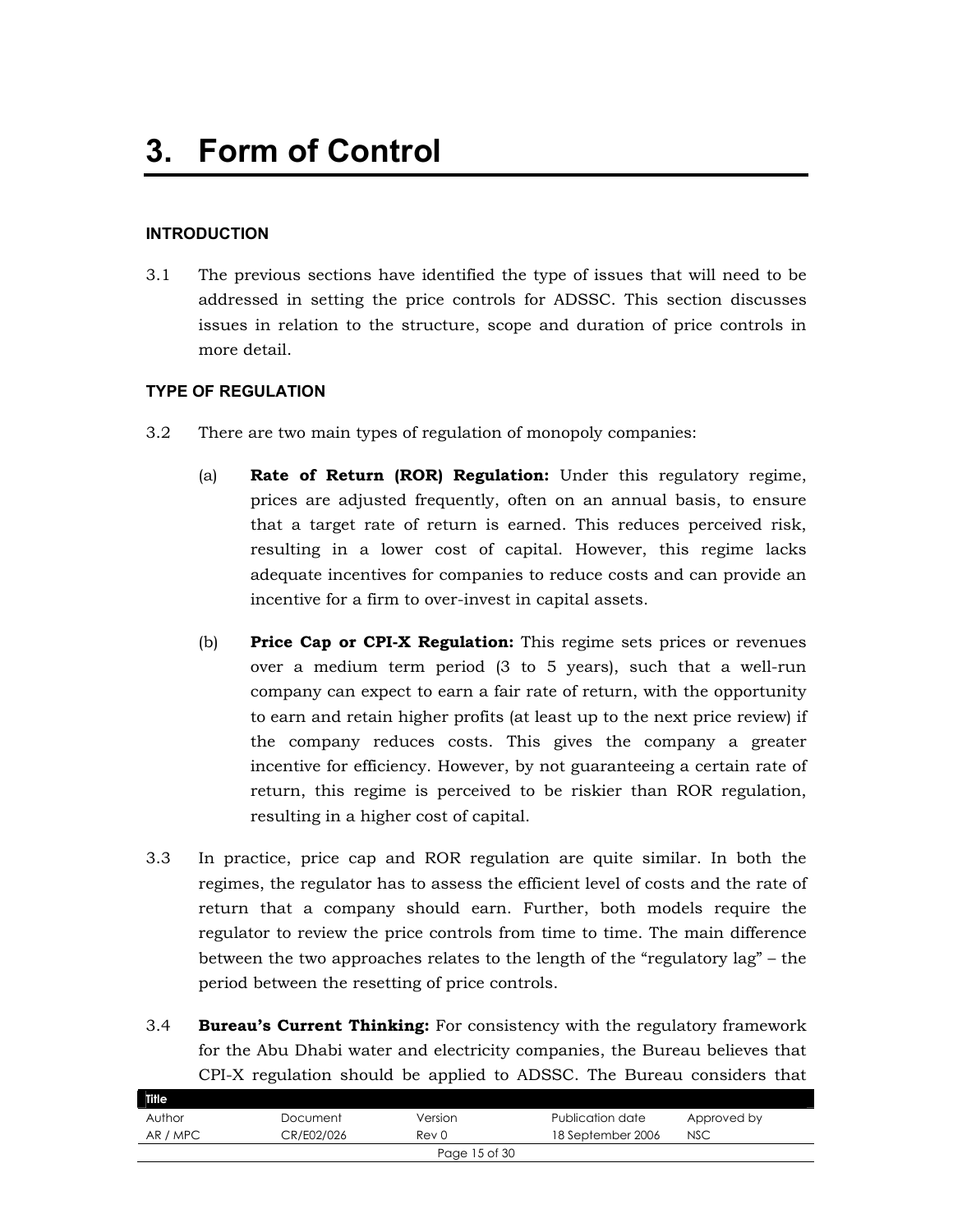the efficiency incentives inherent in this approach are consistent with its statutory duty towards an efficient and economic sector (Article 54 of Law No.2 of 1998).

#### **FORM OF REGULATION**

- 3.5 There are three main forms of price controls:
	- (a) **Revenue Yield Control:** This caps the revenue per unit of output for a company and is most appropriate for utility sectors subject to significant demand growth. It provides an incentive for a company to reduce unit costs below the allowed unit revenue, but also ensures the company receives additional revenue to cover the additional costs arising from demand growth.
	- (b) **Pure Revenue Cap:** This places an overall lump-sum limit on total revenue without any variation for output changes. This provides an incentive for a company to reduce overall costs below the overall revenue (and hence increase its profits). However, it does not allow the company additional revenue for demand growth, thereby exposing it to demand risk if costs vary with demand.
	- (c) **Hybrid Approach:** This is a combination of the above two approaches in which the revenue cap consists both of a fixed component (similar to the pure revenue cap) plus one or more "revenue drivers" linking allowed revenue to defined output measures (similar to the revenue yield control). This provides an incentive for a company to provide for the growing demand for services while at the same time limiting the deviation of revenues from costs by setting the fixed and variable revenue components, broadly speaking, to reflect the fixed and variable costs of the company. Any incentive to over-invest or to expand unnecessarily can be balanced by adopting an appropriate weighting of the 'fixed' term within the structure of the controls.
- 3.6 **Potential Revenue Drivers:** In addition to reflecting the company's cost structure, the choice of revenue drivers may contain other objectives – for example, to provide incentives to serve new customers and areas. In line with those for water and electricity companies, output measures such as the number of customers served, and annual and/or peak flows/loads can be considered potential revenue drivers for ADSSC.

| Title    |            |               |                   |             |  |
|----------|------------|---------------|-------------------|-------------|--|
| Author   | Document   | Version       | Publication date  | Approved by |  |
| AR / MPC | CR/E02/026 | Rev 0         | 18 September 2006 | <b>NSC</b>  |  |
|          |            | Page 16 of 30 |                   |             |  |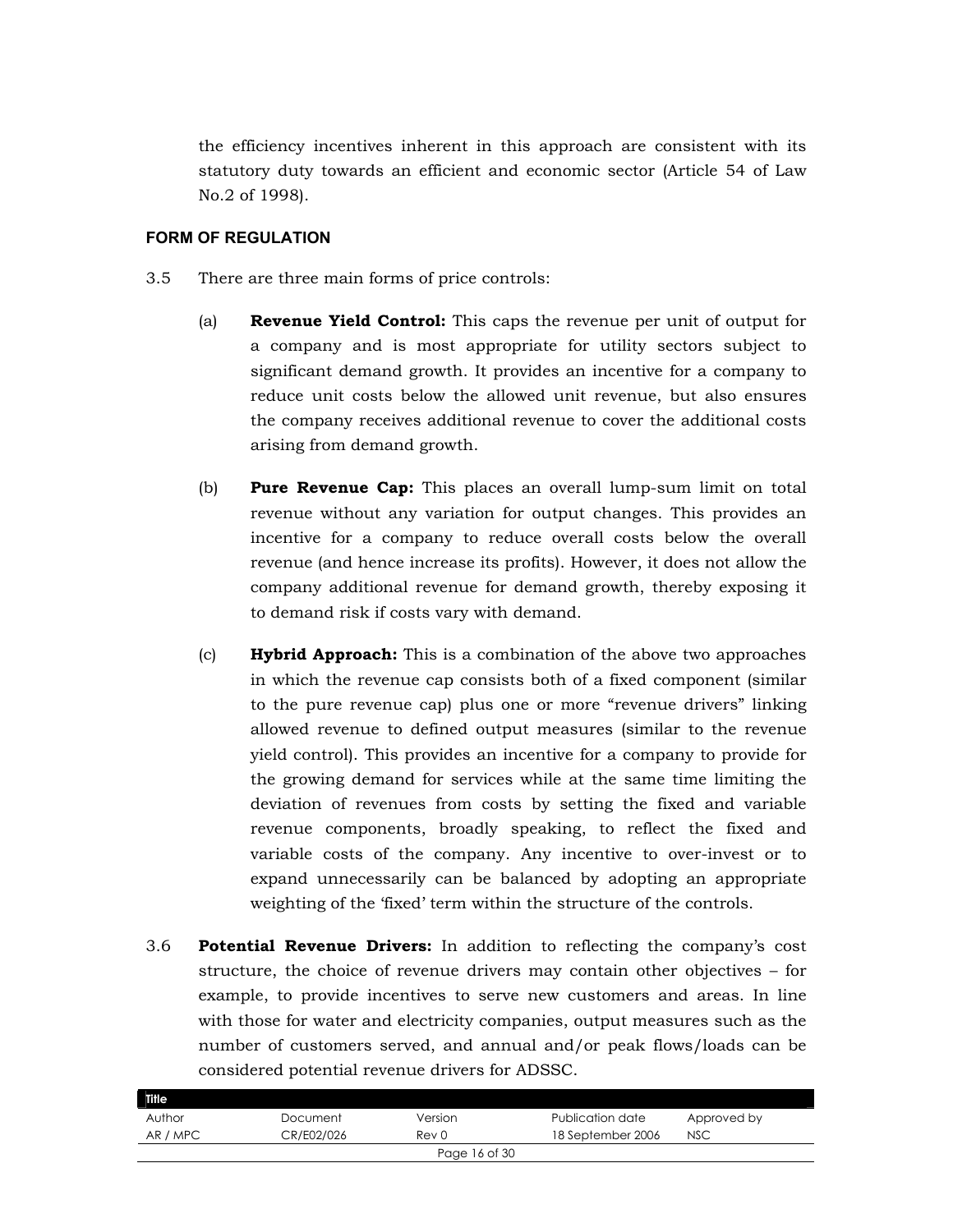- 3.7 During this price control review process, ADSSC will be required to provide historical data and future projections of the potential revenue drivers, which will be used to inform inputs to the price control calculations.
- 3.8 **Bureau's Current Thinking:** Based on the experience to date with the use of the hybrid form of revenue cap for the Abu Dhabi water and electricity companies, the Bureau's current thinking is to adopt this form for ADSSC. However, as discussed below, a pure revenue cap may be appropriate for retrospective application of price controls back to the establishment of ADSSC in June 2005, as the actual costs and revenue driver values would be known for the past. The Bureau is currently considering customer number and annual and/or peak flow/load as the potential revenue drivers for ADSSC.

# **DURATION OF CONTROLS**

- 3.9 While ROR regulation usually works on a short-term basis, the control period for CPI-X regulation is usually 4-5 years. A number of factors need to be considered while deciding a control duration for ADSSC:
	- (a) There is evidence that a longer duration provides stronger incentives for companies to implement efficiency savings.
	- (b) However, a longer duration also increases the possibility of performance being at variance with expectations at the time of setting the price control.
	- (c) A longer control duration would reduce the efforts and costs involved both for the company and the regulator in frequent price control reviews.
	- (d) It may be desirable that the price controls for ADSSC expire on the same date as the current PC3 controls for Abu Dhabi water and electricity companies (i.e. 31 December 2009). This would facilitate a combined future price control review for all licensees.
	- (e) An additional consideration in the case of ADSSC is that the price controls are required to apply retrospectively from the time of its formation or the passage of Law No.17 of 2005 (i.e. 21 June 2005). This is necessary for subsidy calculations for ADSSC from that date.

| Title         |            |                  |                   |             |  |
|---------------|------------|------------------|-------------------|-------------|--|
| Author        | Document   | Version          | Publication date  | Approved by |  |
| AR / MPC      | CR/E02/026 | Rev <sub>0</sub> | 18 September 2006 | <b>NSC</b>  |  |
| Page 17 of 30 |            |                  |                   |             |  |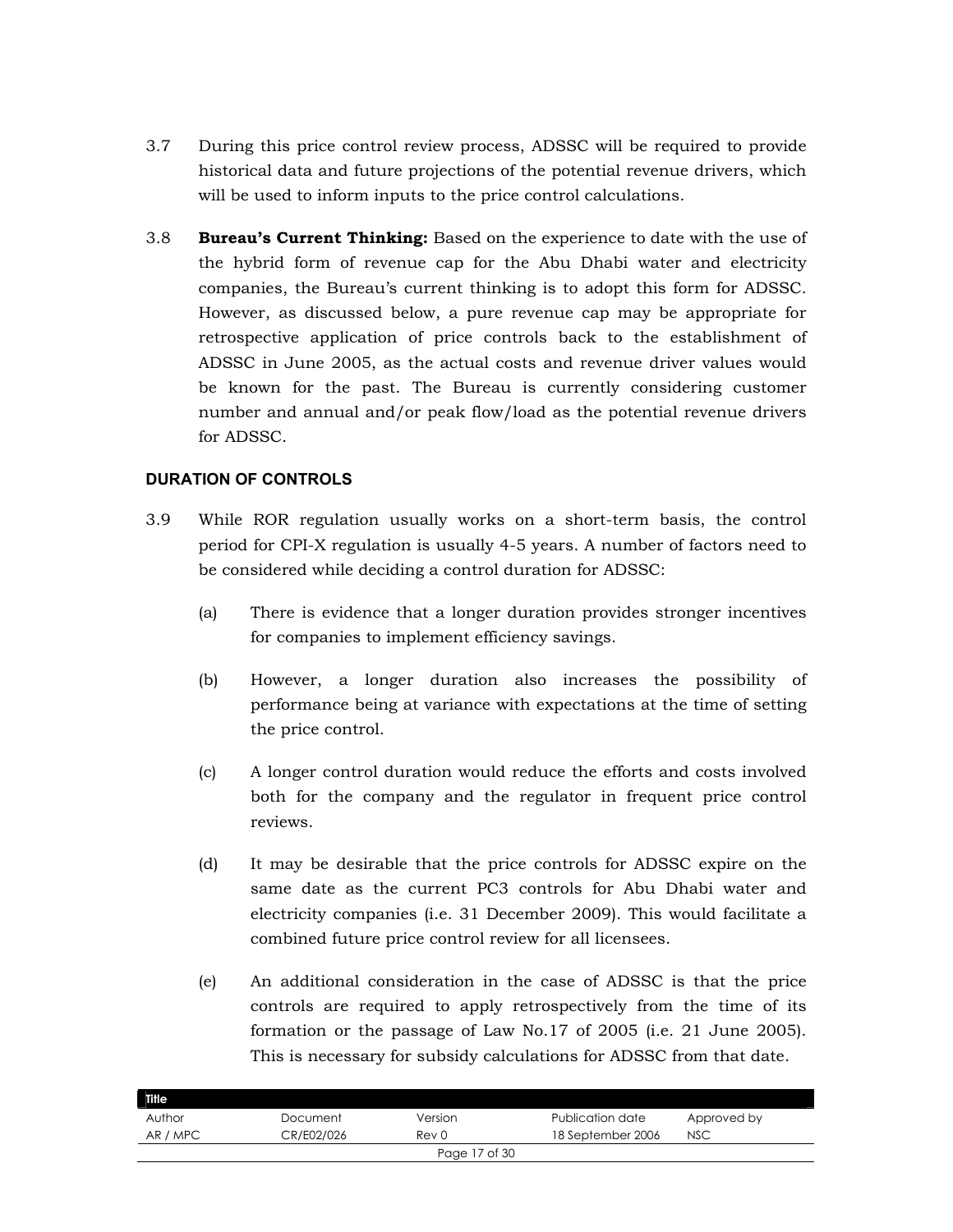3.10 **Bureau's Current Thinking:** In view of the above, the Bureau's current thinking is that the first price controls for ADSSC should apply from 21 June 2005 up to 31 December 2009. New price controls will then be required for ADSSC for 2010 onwards, as with the water and electricity companies.

#### **SCOPE OF CONTROLS**

- 3.11 At present, there are two main options available: first, a single control covering all businesses of ADSSC; and second, separate controls for different businesses of ADSSC
- 3.12 The licence defines three separate businesses for ADSSC: sewerage, wastewater treatment, and disposal, and requires the preparation of separate accounts for these three businesses. This accounting separation of businesses could, in theory, facilitate the introduction of separate price controls for each business.
- 3.13 In principle, separation of controls enhances cost transparency between businesses and can help to facilitate the introduction of competition in certain activities, such as wastewater treatment and disposal.
- 3.14 The expected privatisation of the two major wastewater treatment plants of ADSSC (Mafraq and Al Ain) also raises issues for the regulatory framework to be established for ADSSC. Depending on the timing of the privatisation relative to the finalisation of the price controls, it may be necessary to develop a forecast of costs associated with such plants or it may be possible to allow the pass-through of such costs. It is presently uncertain as to the precise form which any privatisation of wastewater treatment, or contracting out of other elements of the business, will take. These issues will be explored further.
- 3.15 **Bureau's Current Thinking:** In view of the above, the Bureau is presently open minded as to whether a single control encompassing all businesses or separate controls for separate businesses is appropriate for ADSSC.

#### **PERFORMANCE INCENTIVE SCHEME (PIS)**

3.16 **Need for Incentive Regulation of Service Quality:** In competitive markets, customers choose between services or products on the basis of quality as well as price. Customers in a regulated industry generally do not have this

| Title         |            |                  |                   |             |  |
|---------------|------------|------------------|-------------------|-------------|--|
| Author        | Document   | Version          | Publication date  | Approved by |  |
| AR / MPC      | CR/E02/026 | Rev <sub>0</sub> | 18 September 2006 | <b>NSC</b>  |  |
| Page 18 of 30 |            |                  |                   |             |  |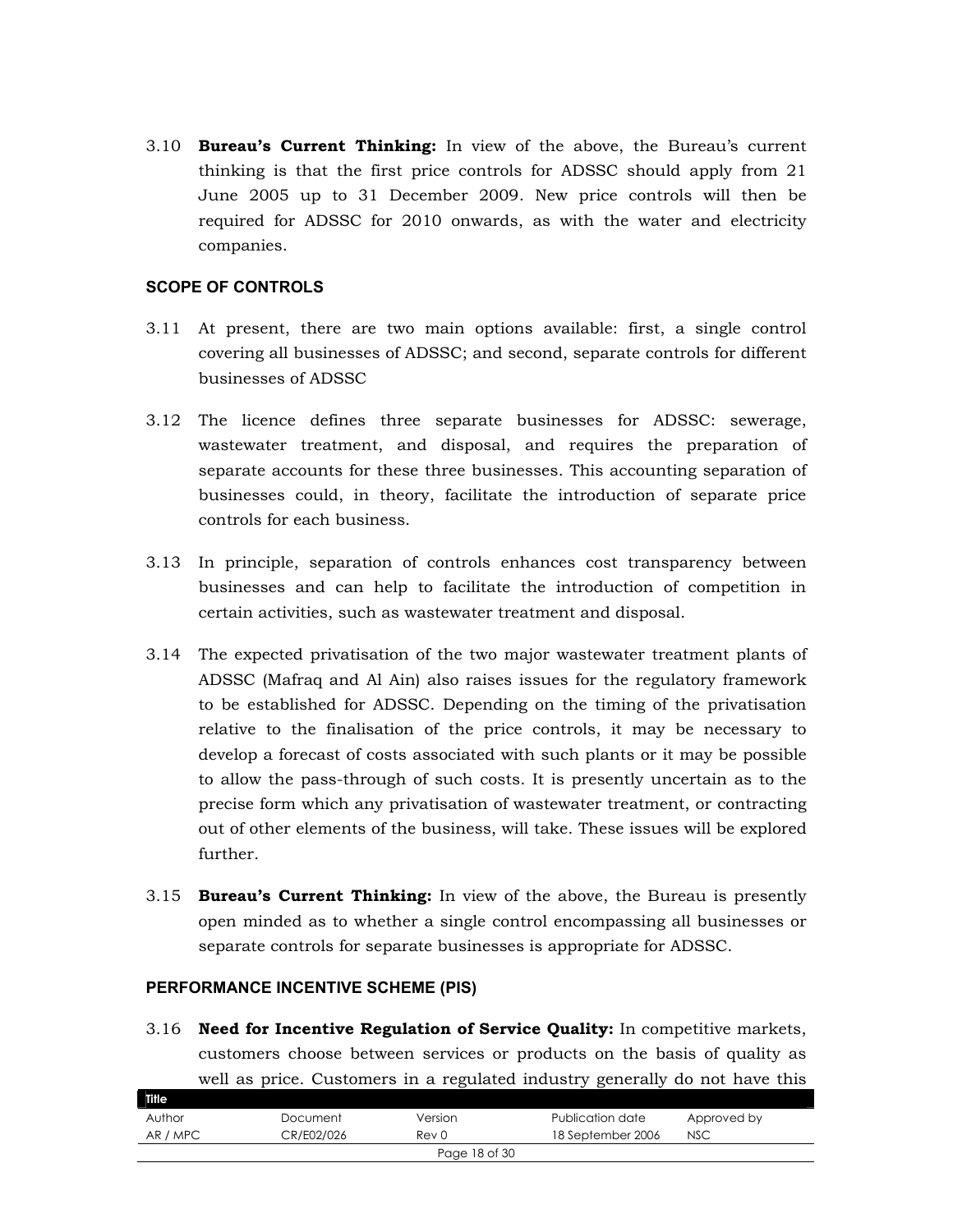flexibility, creating a need for regulation of both prices and quality. By effectively fixing revenues for a medium term, CPI-X price controls give companies an incentive to reduce costs. However, such price controls do not by themselves provide incentives to companies to meet service standards or improve their output performance. Regulating prices without corresponding regulation of outputs runs the risk that companies will be able to increase profits at the expense of service quality.

- 3.17 There is therefore a clear trend worldwide towards incorporating service quality incentives into price controls. Furthermore, one of the Bureau's functions under Law No.2 of 1998 (Article 55) is to establish and enforce technical and performance standards. A number of the Bureau's duties under Law No.2 of 1998 (Article 54) also require it to establish, monitor and enforce technical and performance standards.
- 3.18 At the 2002 price controls review, the Bureau therefore introduced a Performance Incentive Scheme (PIS) for the water and electricity companies subject to price control, which was further enhanced at the 2005 price controls review.
- 3.19 **Potential PIS for ADSSC:** Given the success of the PIS for the water and electricity companies, the Bureau wishes to formulate a PIS for ADSCC which links important aspects of ADSSC's performance to its price controls. ADSSC will then be rewarded via the scheme for improved output performance and penalised for poor output performance. Similar to water and electricity companies, two types of performance indicators can be defined for ADSSC:
	- (a) **Category A** performance indicators, which will be incentivised on a year on year basis through a mechanistic annual financial adjustment to MAR in the next year through the term 'Q'. Given the importance of audited separate accounts and audited price control returns (PCRs), and the desire to keep the PIS for ADSSC as simple as possible, the timeliness of these audited statements should be included in Category A. To limit the financial risks for ADSSC, the overall adjustment to MAR for these indicators need to be capped.
	- (b) **Category B** performance indicators, which will be monitored during the control period for a possible positive or negative financial

| Title         |            |         |                   |             |  |
|---------------|------------|---------|-------------------|-------------|--|
| Author        | Document   | Version | Publication date  | Approved by |  |
| AR / MPC      | CR/E02/026 | Rev 0   | 18 September 2006 | <b>NSC</b>  |  |
| Page 19 of 30 |            |         |                   |             |  |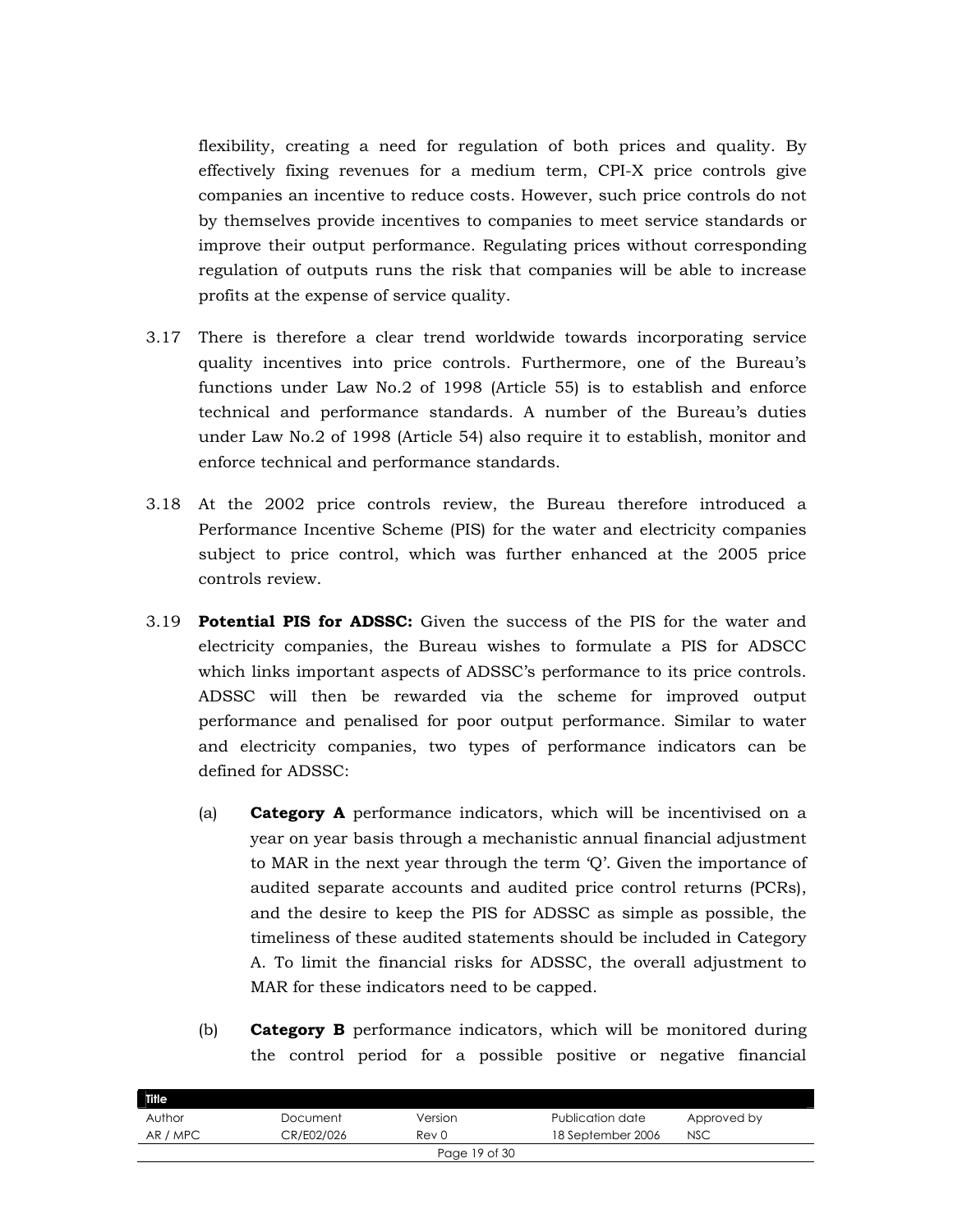adjustment to the future revenue at the next price control review for particularly good or poor performance during the current control period. There may also be a need to cap the total financial adjustments for Category B. Possible Category B indicators for ADSSC include:

- Performance of sewerage system (such as, availability and reliability);
- Customer complaints (e.g., in relation to odour and flooding)
- Environmental performance;
- Timeliness of annual preparation of five-year planning statement; and
- Timeliness of interim profit and loss account.
- 3.20 **Summary of Bureau's Current Thinking:** The Bureau's initial thinking is to introduce a simple PIS for ADSSC at this review with only two Category A indicators; namely, timeliness of audited separate accounts and timeliness of audited price control returns. Adjustments would be subject to an overall cap on total incentives equal to, say, 4% of annual MAR. The Bureau also seeks views of the respondents on the potential Category B indicators for ADSSC and any cap on the total incentives for such indicators.

| Title         |            |         |                   |             |  |
|---------------|------------|---------|-------------------|-------------|--|
| Author        | Document   | Version | Publication date  | Approved by |  |
| AR / MPC      | CR/E02/026 | Rev 0   | 18 September 2006 | <b>NSC</b>  |  |
| Page 20 of 30 |            |         |                   |             |  |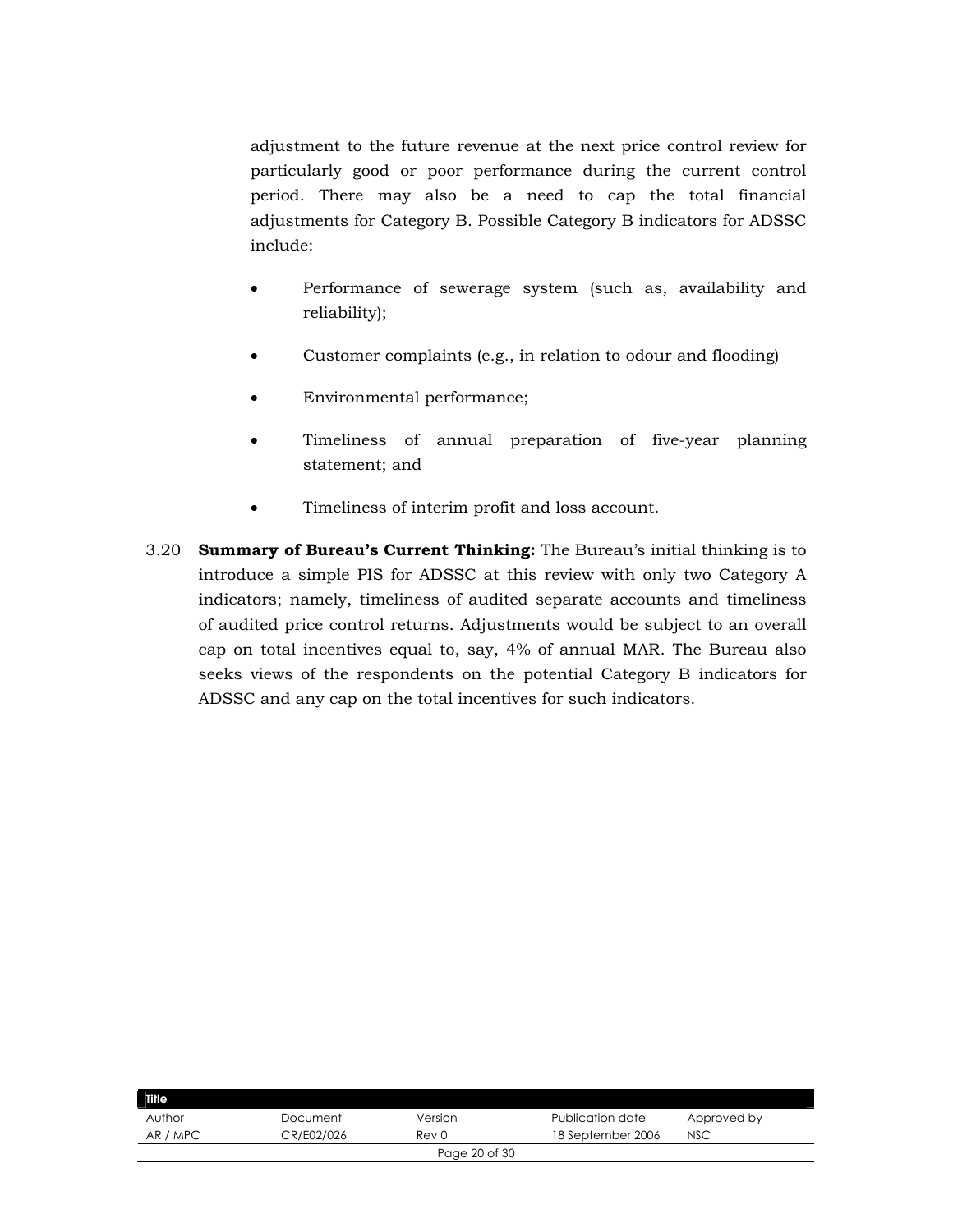# **INTRODUCTION**

- 4.1 Section 2 briefly describes the overall framework for price control calculations and lists the main inputs required for these calculations:
	- Opex projections;
	- Initial regulatory asset value (RAV);
	- Future capex;
	- Depreciation;
	- Revenue driver projections (discussed in Section 3)
	- Cost of capital; and
	- Weightings of MAR terms, X factor and CPI.
- 4.2 This section discusses each of these inputs in turn.

# **OPEX PROJECTIONS**

- 4.3 As mentioned in Section 2, the calculation of annual revenue requirements requires projections of annual operating expenditure (opex) over the control period. (The term "Operating expenditure" or "opex" in this document refers to operating costs excluding depreciation).
- 4.4 In view of its statutory duties and functions, the Bureau has to take into account two main considerations while assessing opex projections:
	- (a) the allowed revenue under the price controls should be sufficient to enable the company to finance its business; and
	- (b) to ensure the economy and efficiency of the sector, opex projections should reflect the costs expected of a reasonably efficient operator.
- 4.5 There are a number of approaches to assess opex allowances:

| <b>Title</b> |            |               |                   |             |
|--------------|------------|---------------|-------------------|-------------|
| Author       | Document   | Version       | Publication date  | Approved by |
| AR / MPC     | CR/E02/026 | Rev 0         | 18 September 2006 | <b>NSC</b>  |
|              |            | Page 21 of 30 |                   |             |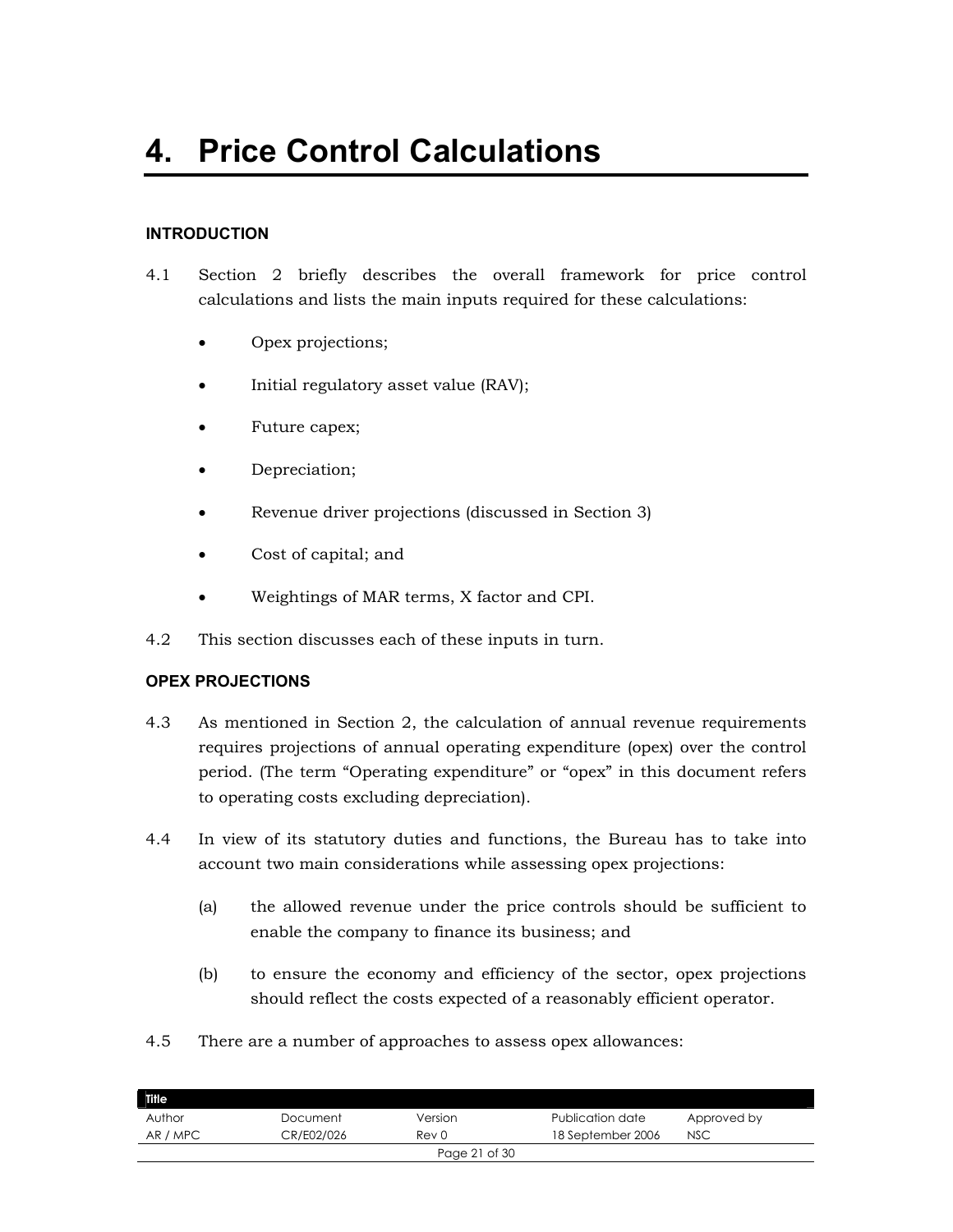- (a) **Bottom-up Approach:** Some regulators have adopted the approach of assessing or benchmarking each main item of expenditure of the company against that of similar companies in the sector or elsewhere. However, this requires the identification of suitable comparators from elsewhere and is highly data intensive (there is normally a limited amount of publicly available data on comparators).
- (b) **Top-down Approach:** An alternative (or complementary) approach is to assess the total opex of the company as a whole. This can take a number of forms:

(i) **Use of Benchmarking Tools:** Regulators can use benchmarking tools to assess the efficient levels of total opex for a company. Benchmarking tools vary from simple ratios of total opex to outputs (such as average total cost per customer) to more 'formal' techniques (e.g., regression analysis, data envelopment analysis) linking total opex (and capex or asset values) to multiple outputs and other factors.

(ii) **Actual Outturn Costs with Efficiency Assumptions:** A regulator can also use recent or present cost levels of a company as the base level for future years, with adjustments to reflect reasonable expectations of future efficiency improvements and other factors.

- 4.6 **Bureau's Preferred Approach:** The Bureau has used the following top-down approach for the water and electricity companies:
	- (a) **Base level:** Determine a base level of opex by using the recent actual level of opex;
	- (b) **Adjustment for demand growth:** Adjust the base level of opex to reflect increased costs for future demand increases (for example, a 0.75% increase in opex for each 1% increase in demand was adopted at the most recent water and electricity price control review);
	- (c) **Adjustment for efficiency improvement:** Adjust the demandadjusted opex for efficiency improvement expected over the control period (e.g. 5% decrease in opex per year); and

| <b>Title</b> |            |               |                   |             |
|--------------|------------|---------------|-------------------|-------------|
| Author       | Document   | Version       | Publication date  | Approved by |
| AR / MPC     | CR/E02/026 | Rev 0         | 18 September 2006 | <b>NSC</b>  |
|              |            | Page 22 of 30 |                   |             |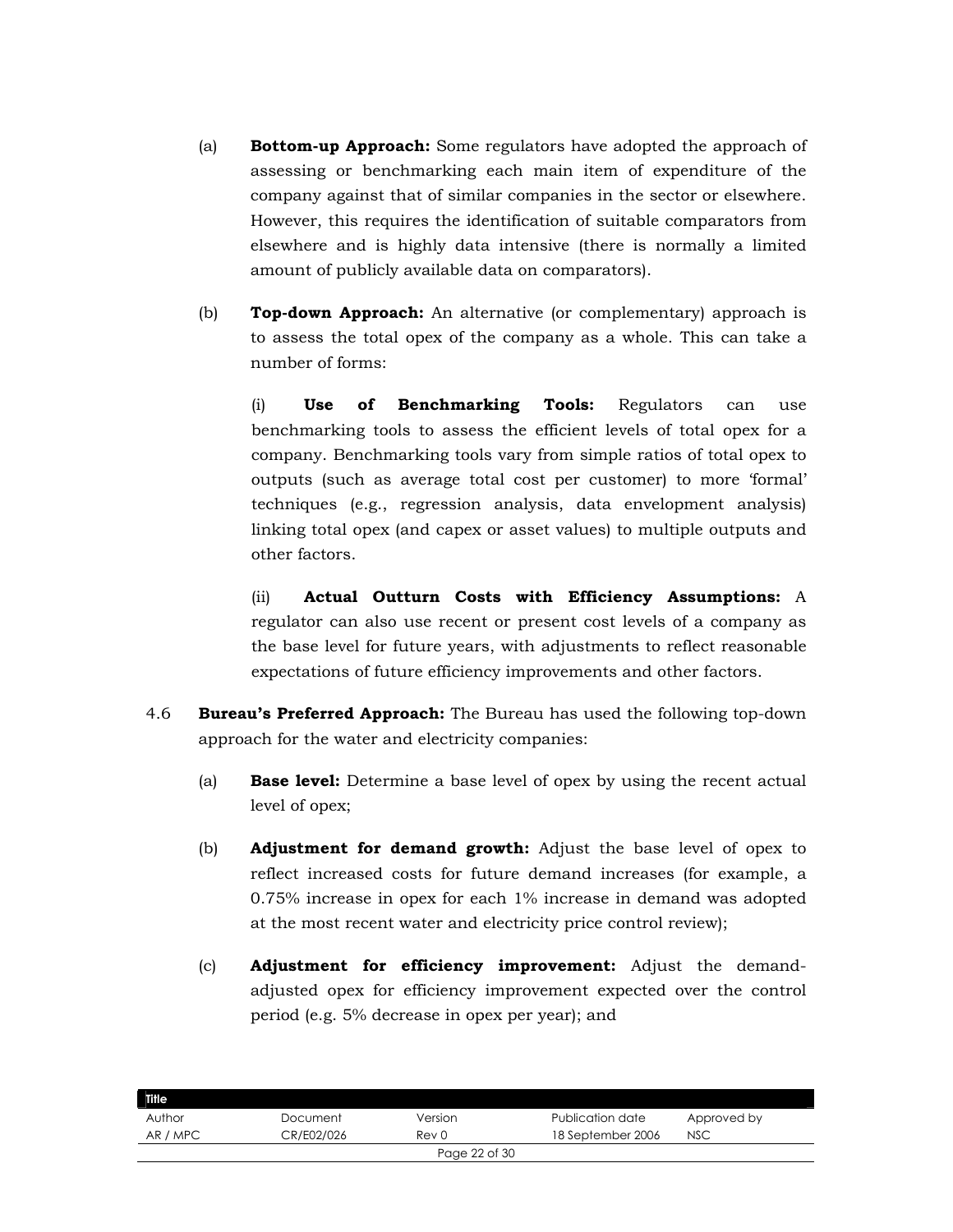- (d) **Other adjustments:** Make further adjustments to opex projections which may be appropriate; for example, for one-off costs (or cost reductions) which were not observed in the past but are known about in advance for the future.
- 4.7 **Bureau's Current Thinking:** The Bureau favours placing most emphasis on a top-down approach to projecting future opex which uses recent cost levels as the base level and provides strong incentives for efficiency improvement from this starting point. However, the Bureau may also need to more closely examine certain cost components to inform its overall assessment.

### **INITIAL REGULATORY ASSET VALUE (RAV)**

- 4.8 For capital-intensive industries like sewerage services, capital costs account for a significant proportion of overall costs. As mentioned in Section 2, capital costs enter into the price control calculations in the form of (i) the return of capital (or depreciation) and (ii) the return on capital. Both of these components for each year are determined from the Regulatory Asset Values (RAVs) for that year. The initial RAV for the start of the first control period (as with future capex) is therefore of significant importance for price control calculations.
- 4.9 In order to ensure that the company's allowed revenue reflects true economic costs, regulators often undertake an assessment of the companies' opening accounting asset values to establish their economic values while setting the first price controls.
- 4.10 While the first audited accounts for ADSSC are currently under preparation, the Bureau understands that its accounting asset value is of the order of several billion Dirhams. Given this magnitude, it is worth investigating whether this accounting value reflects the present economic value of the assets. To some extent, this exercise is circular, in the sense that it is future allowed regulated revenues that ultimately determine the economic value of the assets. Nevertheless, if suitable comparable sewerage services utilities can be identified from elsewhere, and the data on their assets are available, some comparisons might be possible. Any analysis by ADSSC to support its accounting asset value will be welcomed and considered in the above assessment.

| <b>Title</b>  |            |         |                   |             |  |
|---------------|------------|---------|-------------------|-------------|--|
| Author        | Document   | Version | Publication date  | Approved by |  |
| AR / MPC      | CR/E02/026 | Rev 0   | 18 September 2006 | <b>NSC</b>  |  |
| Page 23 of 30 |            |         |                   |             |  |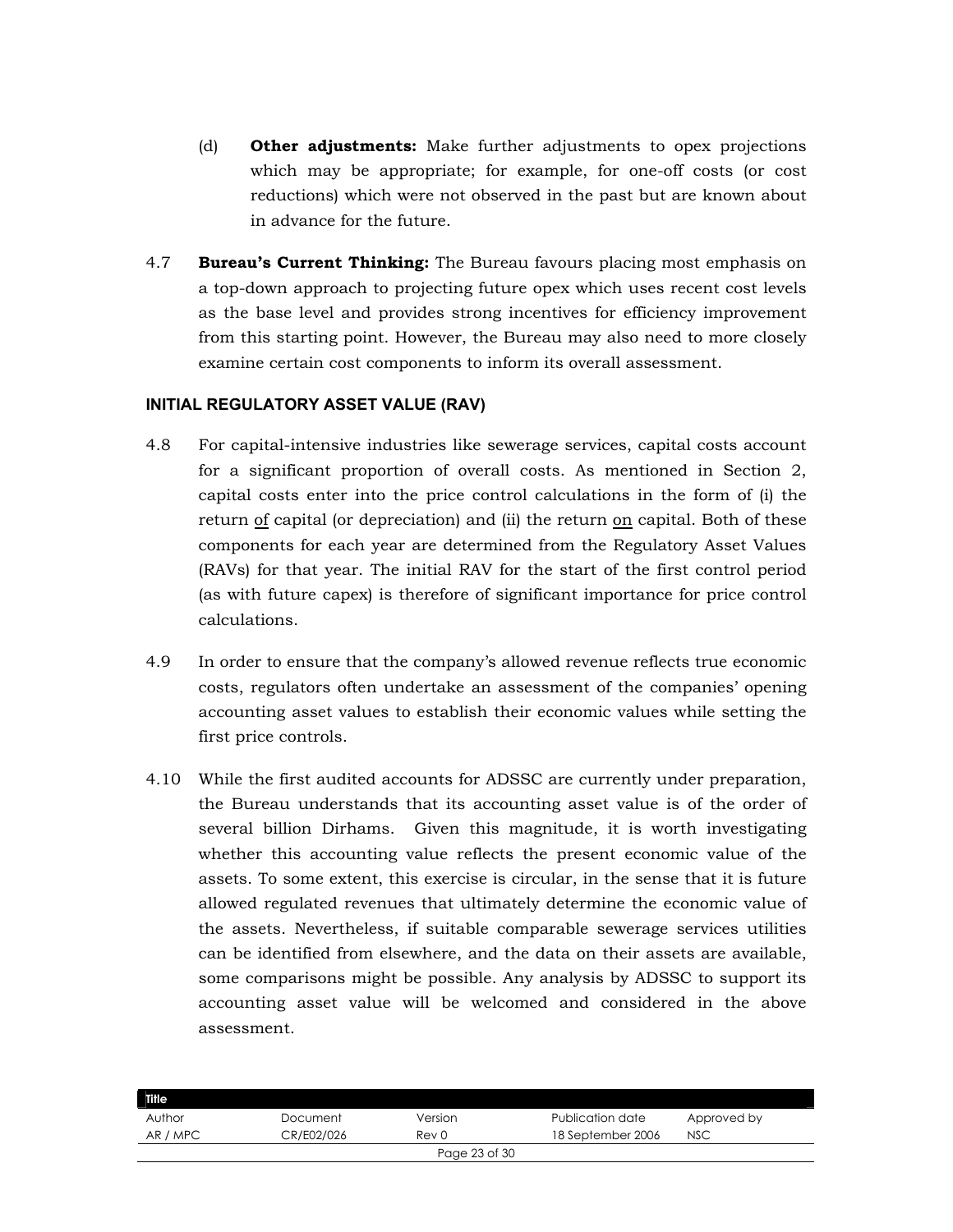4.11 **Bureau's Current Thinking:** The Bureau intends to review the accounting asset value of ADSSC while setting the initial RAV and will consider any analysis submitted by ADSSC to support this value.

#### **FUTURE CAPITAL EXPENDITURE**

- 4.12 The price control calculations use future capex projections (capex net of projected depreciation) to update the RAV from year to year over the control period. However, for capital-intensive industries such as sewerage networks, it is often difficult to determine upfront the amount of investment that will be required.
- 4.13 There are two main approaches to the assessment and treatment of future capex while setting the price controls:
	- (a) *Ex Ante* approach which includes an allowance for a forecast of future capex within the price controls, with no review (or only a limited review) subsequently of actual capex incurred; and
	- (b) *Ex Post* approach which includes no allowance (or only some provisional allowance) for the forecast of future capex in the price controls, and then makes an ex post adjustment at the subsequent price control review for the capex judged by the regulator to have been efficiently incurred.
- 4.14 **Incentives for Efficiency:** Both approaches provide incentives for efficient capex but in different ways. In broad terms, the **ex ante** approach allows the companies to retain the benefits (in the form of depreciation and return on capital) of any under-spend compared to the projected capex until the next price review. The RAVs used to set the next controls are then adjusted for the actual outturn capex spent during the control period. The **ex post** approach provides incentives for companies to undertake efficient capex as any capex found by the regulator in the ex post assessment to be inefficient will be disallowed at the next review.
- 4.15 **Ex-ante Approach:** This approach places greater emphasis on the accuracy of the allowed capex projections included in the price controls, requiring costly and intensive preparation and assessment of the investment plans by a company and the regulator. The approach requires some ex-post assessment to ensure that any cost savings compared to allowed capex

| Title         |            |         |                   |             |  |
|---------------|------------|---------|-------------------|-------------|--|
| Author        | Document   | Version | Publication date  | Approved by |  |
| AR / MPC      | CR/E02/026 | Rev 0   | 18 September 2006 | <b>NSC</b>  |  |
| Page 24 of 30 |            |         |                   |             |  |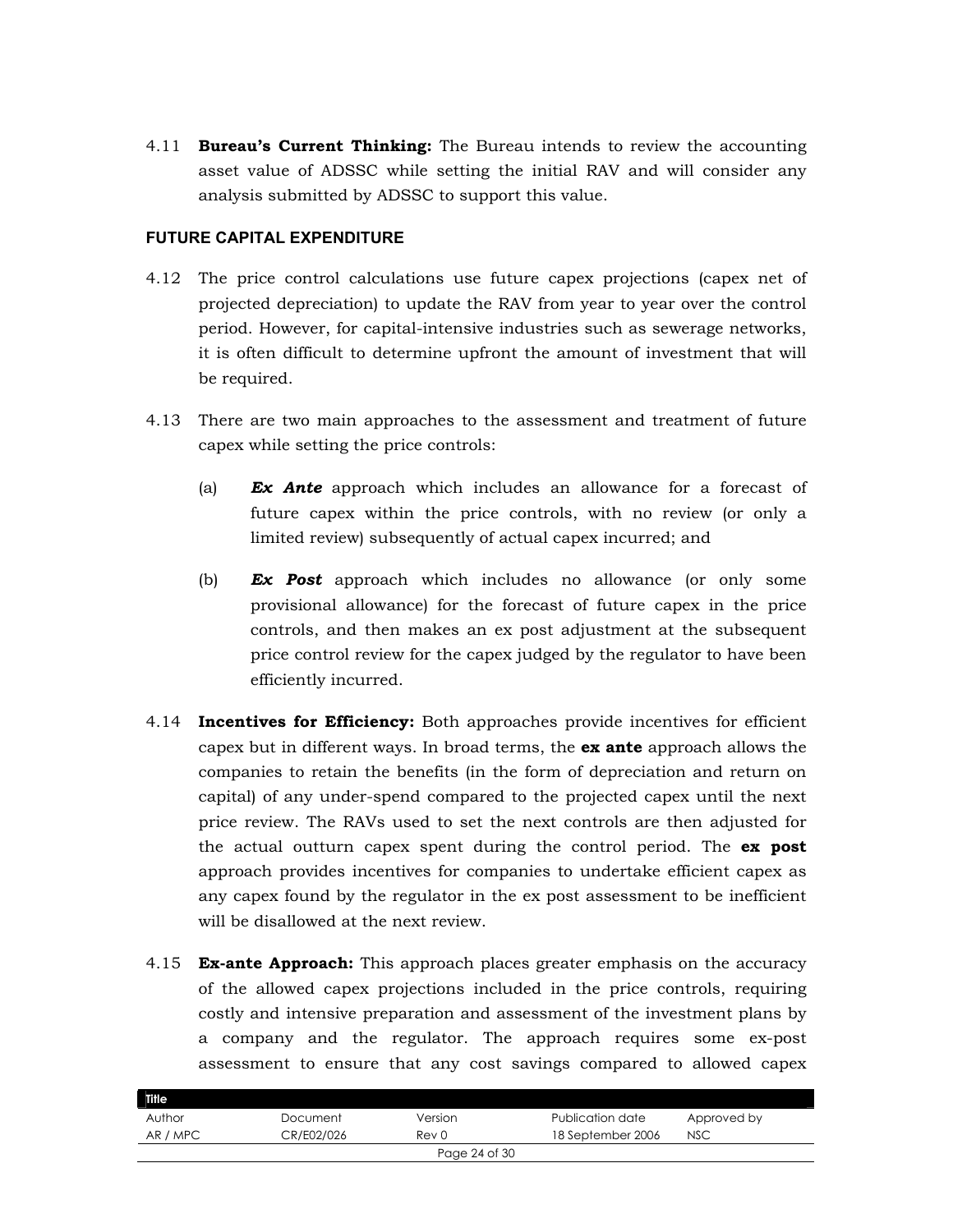projections are the result of efficiency improvements rather than a failure to deliver anticipated outputs.

- 4.16 **Ex-post Approach:** The ex-post approach may be regarded as more pragmatic in that it does not require an accurate forecast of future capex and can easily handle both anticipated and unanticipated investments. However, companies risk some capex already incurred being disallowed by the regulator and can (unless provisional allowances are sufficient) face cash flow problems in financing their operations due to a delay in compensation of efficient capex.
- 4.17 **Efficiency Criteria:** To reduce risks, a set of clear-cut **efficiency criteria** are often established upfront against which the actual outturn capex incurred by a company during the control period can be assessed. The Bureau proposes to adopt the same efficiency criteria as it has been using for the water and electricity companies since 1999. That is, capital expenditures will be considered efficient if the expenditures:
	- (a) were required to meet growth in customer demand or the relevant security standards; and
	- (b) were efficiently procured (procurement to be interpreted both in relation to both the tendering process and project management).
- 4.18 **Bureau's Current Thinking:** The Bureau has identified two possible methods for the regulation of capex for the first price controls for ADSSC. Given its existing approach in this regard, the Bureau is likely to adopt an ex post approach for ADSSC.

# **DEPRECIATION**

- 4.19 **Depreciation:** Depreciation represents the return of capital invested by a company, often considered as a fund enabling the company to replace its capital assets upon the expiry of their useful life. Depreciation is one of the three building blocks of the revenue requirement calculations. In the price control calculations, depreciation for any year is calculated in relation to the opening RAV for that year.
- 4.20 Calculation of depreciation requires assumptions about the appropriate depreciation profile and the average asset lives for the company. In the case

| <b>Title</b> |            |               |                   |             |
|--------------|------------|---------------|-------------------|-------------|
| Author       | Document   | Version       | Publication date  | Approved by |
| AR / MPC     | CR/E02/026 | Rev 0         | 18 September 2006 | <b>NSC</b>  |
|              |            | Page 25 of 30 |                   |             |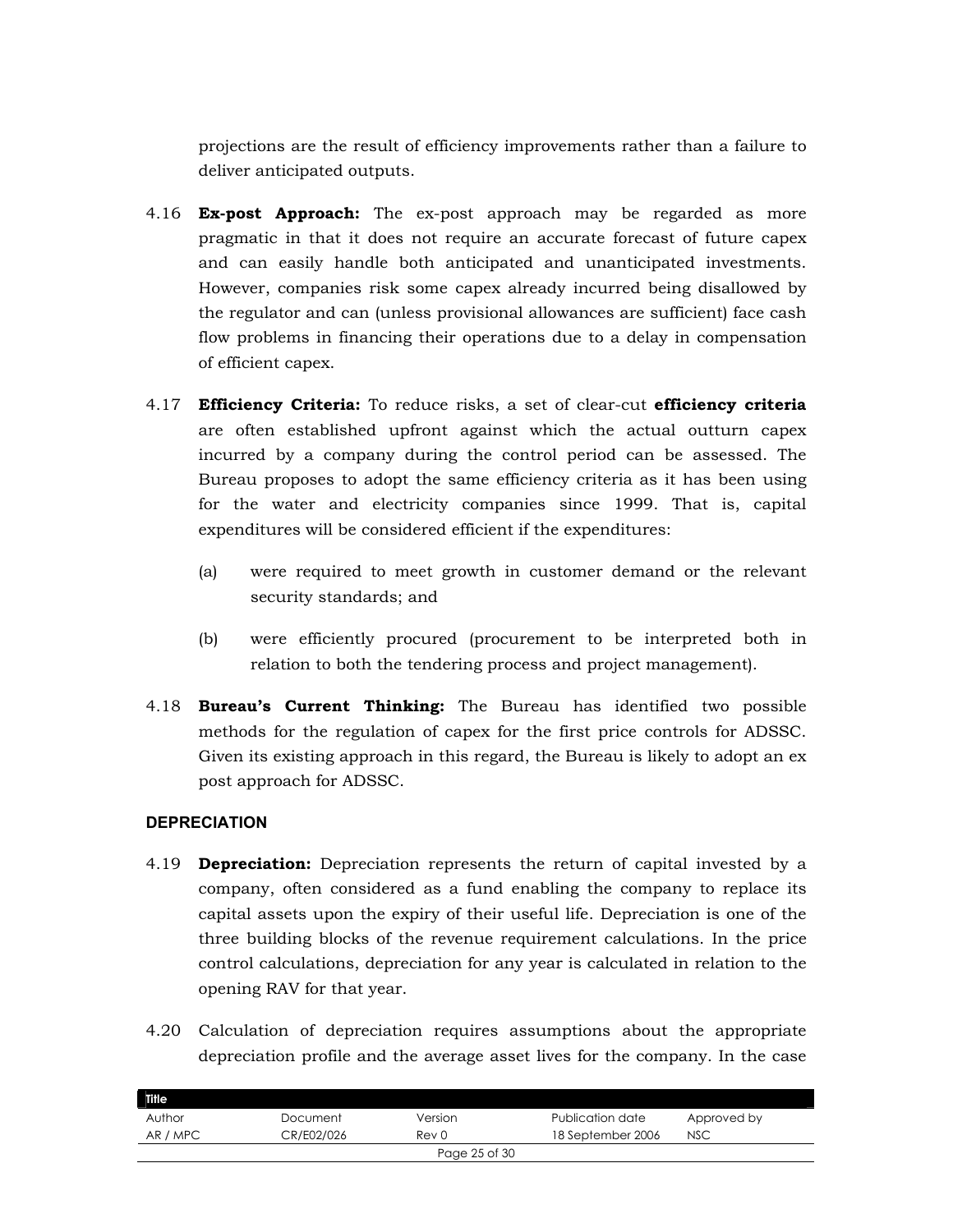of water and electricity network companies, price control calculations to date have used the straight-line depreciation method and an average asset life of 30 years. However, a longer life may be more appropriate for sewerage networks.

- 4.21 **Infrastructure Renewals Charge:** In the England and Wales water and sewerage industry, the accounting approach of an "infrastructure renewals charge" is used for underground assets instead of depreciation. This is because underground water and sewerage assets will generally be maintained indefinitely rather than replaced – the infrastructure renewals charge is intended to reflect the average annual maintenance costs to keep the system in steady state. Determination of such a charge requires information on historical maintenance costs and service levels, which can be used as a reference point for the future.
- 4.22 For above-ground assets, a depreciation approach is standard practice. However, for underground assets, the infrastructure renewals charge approach may be preferred if it is more practical to estimate the annual maintenance cost required to keep the condition of the asset in steady state than it is to estimate the asset life.
- 4.23 **Bureau's Current Thinking:** The Bureau requests views on whether to adopt the depreciation approach or the infrastructure renewals charge methodology for underground assets, and on suitable assumptions for ADSSC.

### **COST OF CAPITAL**

- 4.24 **Importance of Cost of Capital:** The cost of capital is the minimum return investors will accept for investing in a particular company, taking account of its risks. Since the cost of capital is applied to the RAV to calculate the return on capital element of the revenue requirement, it is a key input to setting price controls for capital intensive businesses.
- 4.25 A regulator's estimate of the cost of capital for price control calculations is also important because it can incentivise or otherwise a business to make an investment.
- 4.26 **Overall Approach:** Companies are usually financed by a mixture of debt and equity. The cost of capital is therefore usually calculated as a weighted-

| <b>Title</b>  |            |         |                   |             |  |
|---------------|------------|---------|-------------------|-------------|--|
| Author        | Document   | Version | Publication date  | Approved by |  |
| AR / MPC      | CR/E02/026 | Rev 0   | 18 September 2006 | <b>NSC</b>  |  |
| Page 26 of 30 |            |         |                   |             |  |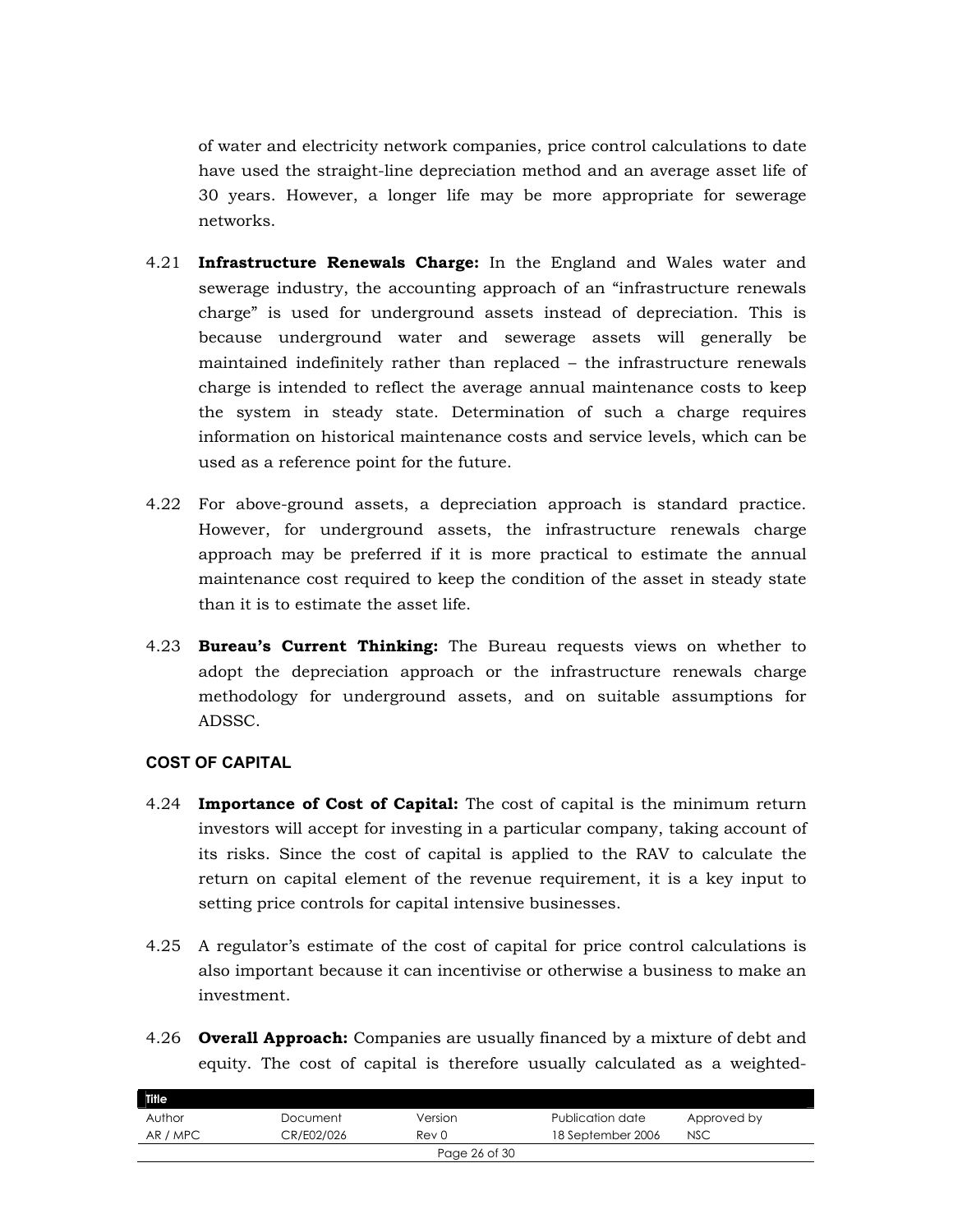average of the cost of debt finance and of the cost of equity finance, often referred to as the Weighted Average Cost of Capital (WACC), as follows:

WACC =  $[Cost of Equity \times (1-Gearing)] + [Cost of Debt \times Gearing]$ 

- 4.27 The Bureau's First Consultation Paper on PC3 for water and electricity companies published in August 2004 contains full details of the above approach. The most important features are:
	- The **cost of debt** is estimated by adding a suitable corporate debt premium to a risk-free rate:

Cost of Debt = Risk Free Rate + Debt Premium

• The **cost of equity** is estimated by using the Capital Asset Pricing Model (CAPM):

Cost of Equity = Risk Free Rate + (Equity Beta  $\times$  Market Risk Premium)

- The **risk-free rate** represents the return available from a completely riskless form of investment, typically, medium- to long-term government bonds.
- **Debt premium** measures the additional return on debt required over and above the risk-free rate by a given business subject to uncertain cashflows and default risks.
- **Market risk premium** is the extra return required by investors in the stock market as a whole for investment in equities (i.e. shares or stocks) compared to the risk-free rate.
- The **equity beta** measures the riskiness of a given investment (i.e. buying shares of a specific business) relative to the average level of risk in the equity market.
- Keeping in view the cost advantages of debt at reasonable levels of gearing, the **gearing** (the ratio of (i) debt to (ii) debt plus equity) needs to be set at an optimal level where overall risks and hence the WACC are at a minimum.

| <b>Title</b> |            |               |                   |             |
|--------------|------------|---------------|-------------------|-------------|
| Author       | Document   | Version       | Publication date  | Approved by |
| AR / MPC     | CR/E02/026 | Rev 0         | 18 September 2006 | <b>NSC</b>  |
|              |            | Page 27 of 30 |                   |             |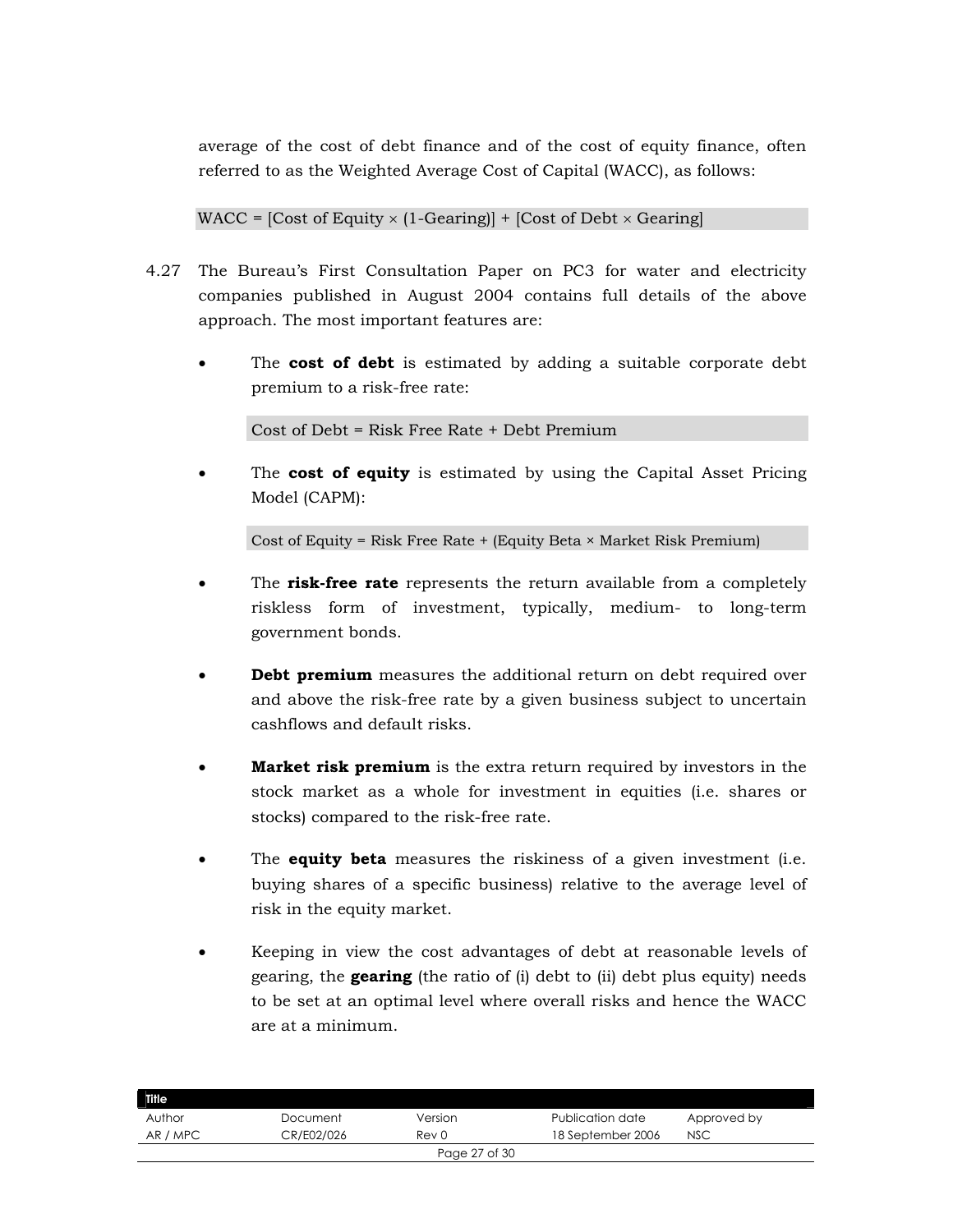- Since price controls are forward-looking, the cost of capital calculations should be based, where possible, on **forward-looking** estimates rather than simply historical data.
- In Abu Dhabi, the **tax rate** is zero and so the quoted cost of capital is comparable to that reported on a post-tax basis in other jurisdictions.
- Since the Bureau's price control calculations are carried out in **real terms** (i.e. excluding inflation), the inputs to the cost of capital calculation should also be in real terms.
- 4.28 **Use of Local and International Market Data:** The Bureau's cost of capital calculations for water and electricity companies have drawn heavily on the latest estimates of cost of capital components used by regulators of similar businesses in the UK and Australia subject to similar regulatory regime. However, these were cross-checked against the information available from local and regional capital markets in order to capture any particular factors that may be specific to the businesses operating in Abu Dhabi.
- 4.29 **Bureau's Cost of Capital Estimates to date:** The Bureau used a real, posttax cost of capital of 6% for setting PC1 and PC2 controls for water and electricity companies, and a basic cost of capital of 5% for PC3 (with certain adjustments). The full calculations are given in the PC3 consultation papers.
- 4.30 **Bureau's Current Thinking:** The Bureau intends to use the same standard approach to calculate the cost of capital for ADSSC as that currently employed for water and electricity companies (i.e. the CAPM approach). The calculations will be updated for the latest data (both generic assumptions and those specific to ADSSC).

#### **WEIGHTINGS OF MAR TERMS, X FACTOR AND CPI**

4.31 **Weightings of MAR Terms:** As mentioned in Section 3, the price control calculations require a decision on the appropriate proportions of the allowed revenue which should be recovered from the fixed term 'a' and any variable terms involving revenue drivers with co-efficients 'b' and 'c'. For the PC3 calculations for water and electricity companies, the Bureau used a weighting of 70% for the fixed term and 30% for the variable terms (equally apportioned between the revenue drivers where there was more than one revenue driver). These weightings are applied to the present value of total

| Title    |            |               |                   |             |  |
|----------|------------|---------------|-------------------|-------------|--|
| Author   | Document   | Version       | Publication date  | Approved by |  |
| AR / MPC | CR/E02/026 | Rev 0         | 18 September 2006 | <b>NSC</b>  |  |
|          |            | Page 28 of 30 |                   |             |  |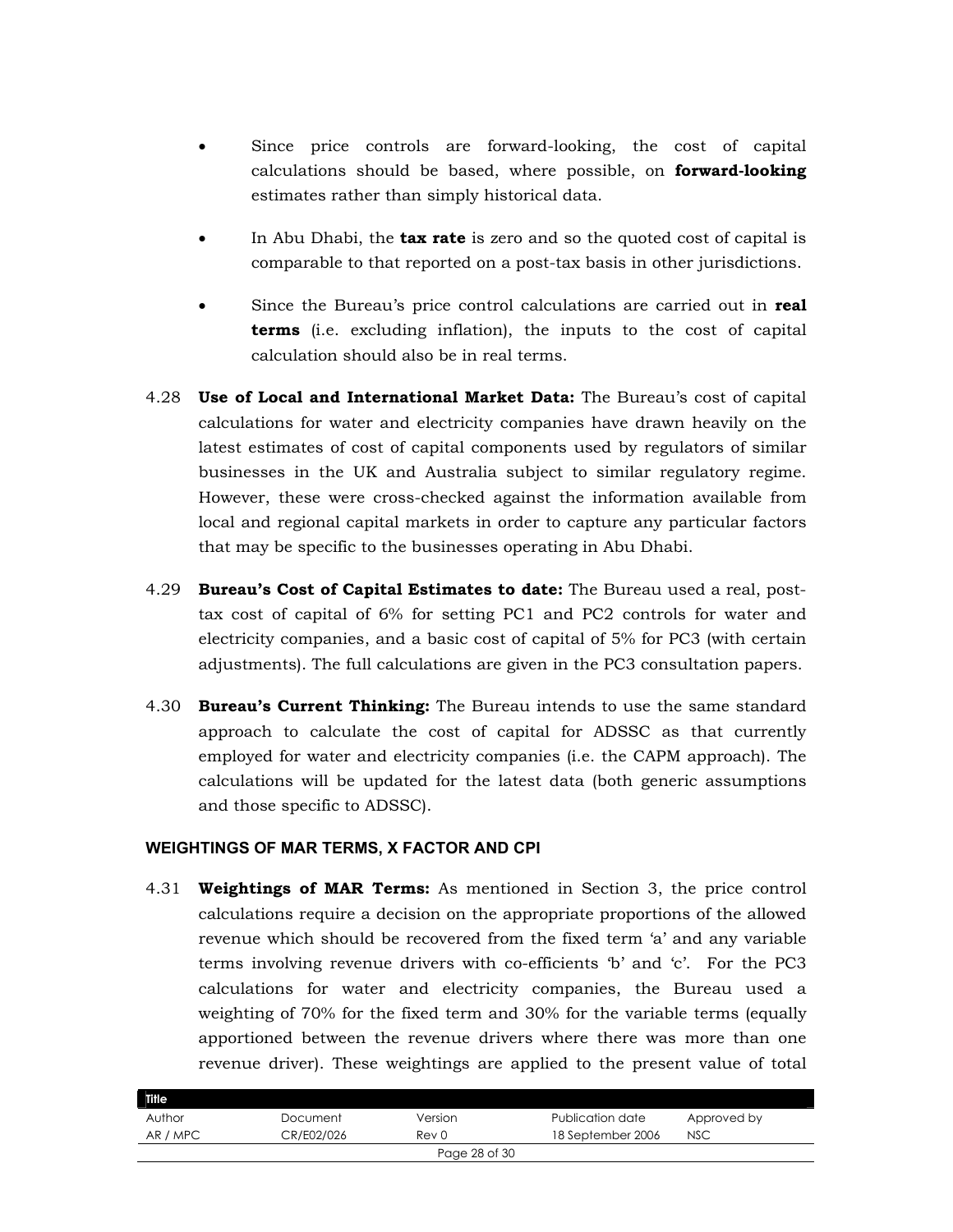revenue over the control period. The weightings may thus vary slightly from year to year, depending on the relative movement in revenue drivers in each year.

- 4.32 Weightings need to strike a balance between (a) the cost structure of the company, and (b) the incentives for the company to perform well against the objectives of the various revenue drivers. A higher weighting for a variable term means a greater incentive for performance on that revenue driver. However, a higher weighting for the fixed term means greater surety for companies to earn revenue irrespective of the outturn demand or revenue driver performance.
- 4.33 **Choice of X-Factor:** Price control calculations also require a decision on an appropriate value of 'X' factor. The choice of X factor impacts mainly on how allowed revenues are profiled across different years of the price control period. For example, for a given revenue requirement (in NPV terms) over the price control period, a higher X factor (eg, CPI-5) would give higher revenue in the early years and lower revenue in latter years of the control period than a lower X factor. The choice of X factor is not to be confused with the efficiency assumptions which are incorporated elsewhere into the Bureau's price control calculations (within the opex and capex calculations). The X factor should therefore be viewed as a 'revenue profiling factor' rather than an 'efficiency factor' per se. To avoid any such confusion, the Bureau has set X equal to zero for the PC2 and PC3 controls for the water and electricity companies.
- 4.34 **Choice of CPI:** An appropriate CPI is required to adjust 'a', 'b' and 'c' on a year-on-year basis for inflation while calculating annual MARs during the control period. The Bureau has used the official UAE CPI as published by the UAE Central Bank (or the UAE Ministry of Planning) as the appropriate basis of this inflation for water and electricity companies.
- 4.35 **Bureau's Current Thinking:** In the absence of additional information or different relevant circumstances pertaining to ADSSC, the Bureau intends to adopt a similar approach to that used for the water and electricity companies. The Bureau is therefore currently minded to use a weighting of 70% for the fixed revenue term and 30% for the variable terms (equally apportioned between revenue drivers), a value of zero for the X factor, and UAE CPI as the basis of inflation.

| Title    |            |               |                   |             |  |
|----------|------------|---------------|-------------------|-------------|--|
| Author   | Document   | Version       | Publication date  | Approved by |  |
| AR / MPC | CR/E02/026 | Rev 0         | 18 September 2006 | <b>NSC</b>  |  |
|          |            | Page 29 of 30 |                   |             |  |